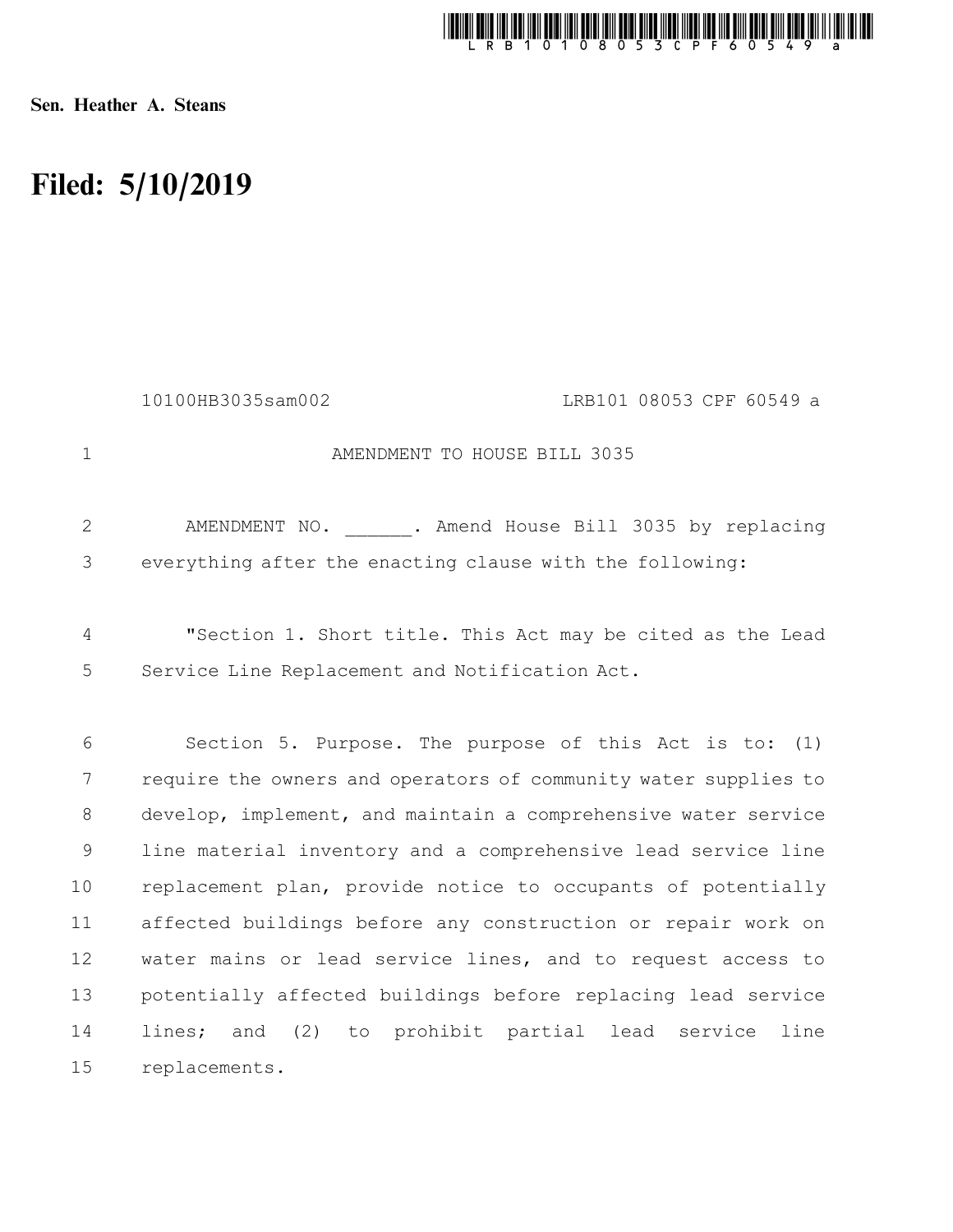10100HB3035sam002 -2- LRB101 08053 CPF 60549 a

Section 10. Definitions. As used in this Act, unless the context otherwise clearly requires: "Agency" means the Illinois Environmental Protection Agency. "Board" means the Illinois Pollution Control Board. "Community water supply" has the meaning ascribed to it in Section 3.145 of the Environmental Protection Act. "Department" means the Illinois Department of Public Health. "Emergency repair" means any unscheduled water main, water service, or water valve repair or replacement that results from failure or accident. "Lead service line" means a service line made of lead or a service line connected to a lead pigtail, lead gooseneck, or other lead fitting. "Material inventory" means a water service line material inventory developed by a community water supply pursuant to this Act. "Non-community water supply" has the meaning ascribed to it in Section 3.145 of the Environmental Protection Act. "NSF/ANSI Standard" means a water treatment standard developed by NSF International. "Partial lead service line replacement" means replacement of only a portion of a lead service line. "Potentially affected building" means any building that is provided water service through a service line that is either a 1 2 3 4 5 6 7 8 9 10 11 12 13 14 15 16 17 18 19 20 21 22 23 24 25 26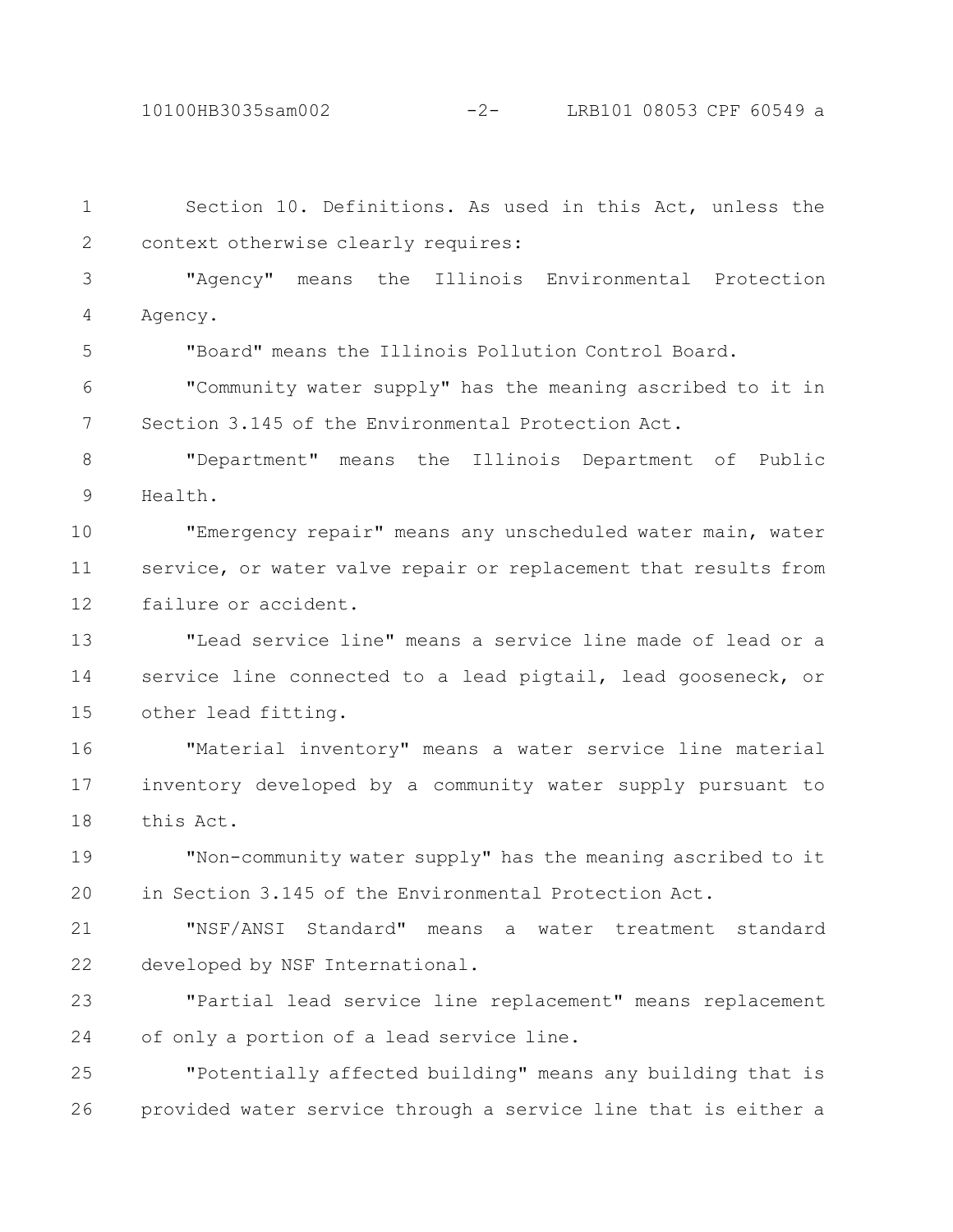10100HB3035sam002 -3- LRB101 08053 CPF 60549 a

lead service line or a suspected lead service line. 1

"Public water supply" has the meaning ascribed to it in Section 3.365 of the Environmental Protection Act. 2 3

"Service line" means the piping, tubing, and necessary appurtenances acting as a conduit from the water main or source of potable water supply to the building plumbing at the first shut-off valve or 18 inches inside the building, whichever is shorter. 4 5 6 7 8

"Suspected lead service line" means a line that a community water supply finds more likely than not to be made of lead after completing the activities under paragraphs (2) and (5) of subsection (d) of Section 15. 9 10 11 12

"Small system" means a community water supply that regularly serves water to 3,300 or fewer persons. 13 14

Section 15. Material inventories. 15

(a) The owner or operator of each community water supply shall: 16 17

(1) develop an initial material inventory and submit the material inventory electronically to the Agency by April 15, 2020; 18 19 20

(2) update its material inventory and submit the updated material inventory electronically to the Agency by April 15, 2021, and each April 15 thereafter, until the owner or operator has substantially completed an inventory of all service lines in its distribution system; and 21 22 23 24 25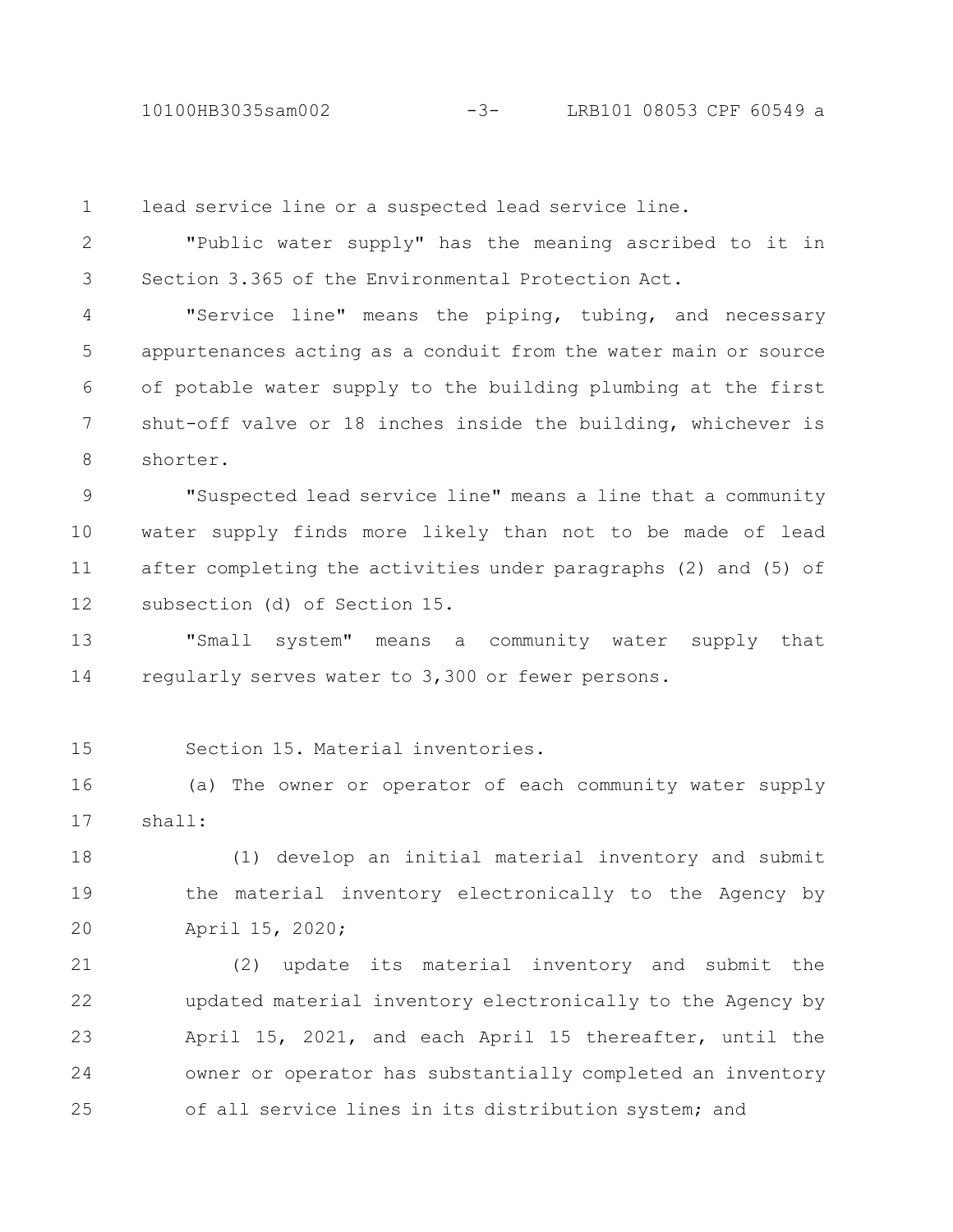10100HB3035sam002 -4- LRB101 08053 CPF 60549 a

(3) after the Agency has initially reviewed and approved the community water supply's substantially complete material inventory, and so long as the community water supply continues to have lead water services, update its material inventory and electronically submit its revised material inventory to the Agency by April 15 of every third year after the Agency's initial review and approval. 1 2 3 4 5 6 7 8

A community water supply is not required to submit a material inventory to the Agency if the community water supply has completed its lead service line replacement plan or if it does not contain lead service lines. 9 10 11 12

(b) The Agency shall review each material inventory submitted to it under this Section. If the Agency determines that the community water supply is making substantial progress toward characterizing the materials of all service lines connected to its distribution system, with a priority on identifying all lead service lines connected to its distribution system, then the Agency shall approve the material inventory. 13 14 15 16 17 18 19 20

(c) Each material inventory prepared for a community water supply shall identify: 21 22

(1) the total number of service lines connected to the community water supply's distribution system; 23 24

(2) the materials of construction of each service line connected to the community water supply's distribution 25 26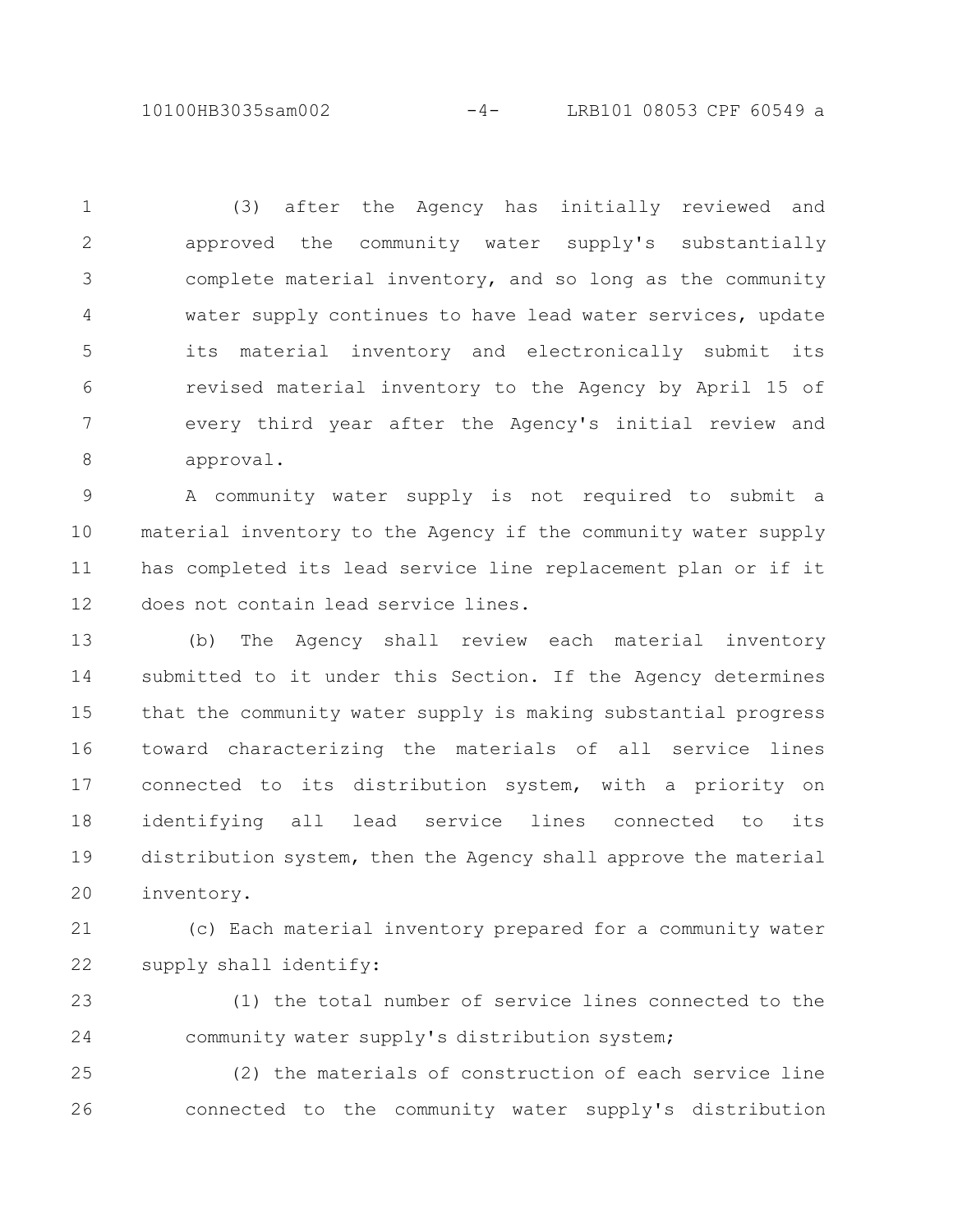system; 1

(3) the number of suspected lead service lines that were newly identified in the material inventory for the community water supply after the community water supply last submitted a service line inventory to the Agency; and 2 3 4 5

(4) the number of suspected or known lead service lines that were replaced after the community water supply last submitted a service line inventory to the Agency, and the material of the service line that replaced each lead service line. 6 7 8 9 10

When identifying the materials of construction under paragraph (2) of this subsection, the owner or operator of the community water supply shall identify the type of construction material used on the customer's side of the curb box or meter or other line of demarcation and the community water supply's side of the curb box or meter or other line of demarcation. 11 12 13 14 15 16

(d) In substantially completing its material inventory, the owner or operator of each community water supply shall: 17 18

(1) prioritize inspections of high-risk areas identified by the community water supply and inspections of high-risk facilities, such as preschools, day care centers, day care homes, group day care homes, parks, playgrounds, hospitals, and clinics, and confirm service line materials in those areas and at those facilities; 19 20 21 22 23 24

(2) review historical documentation, such as construction logs or cards, as-built drawings, purchase 25 26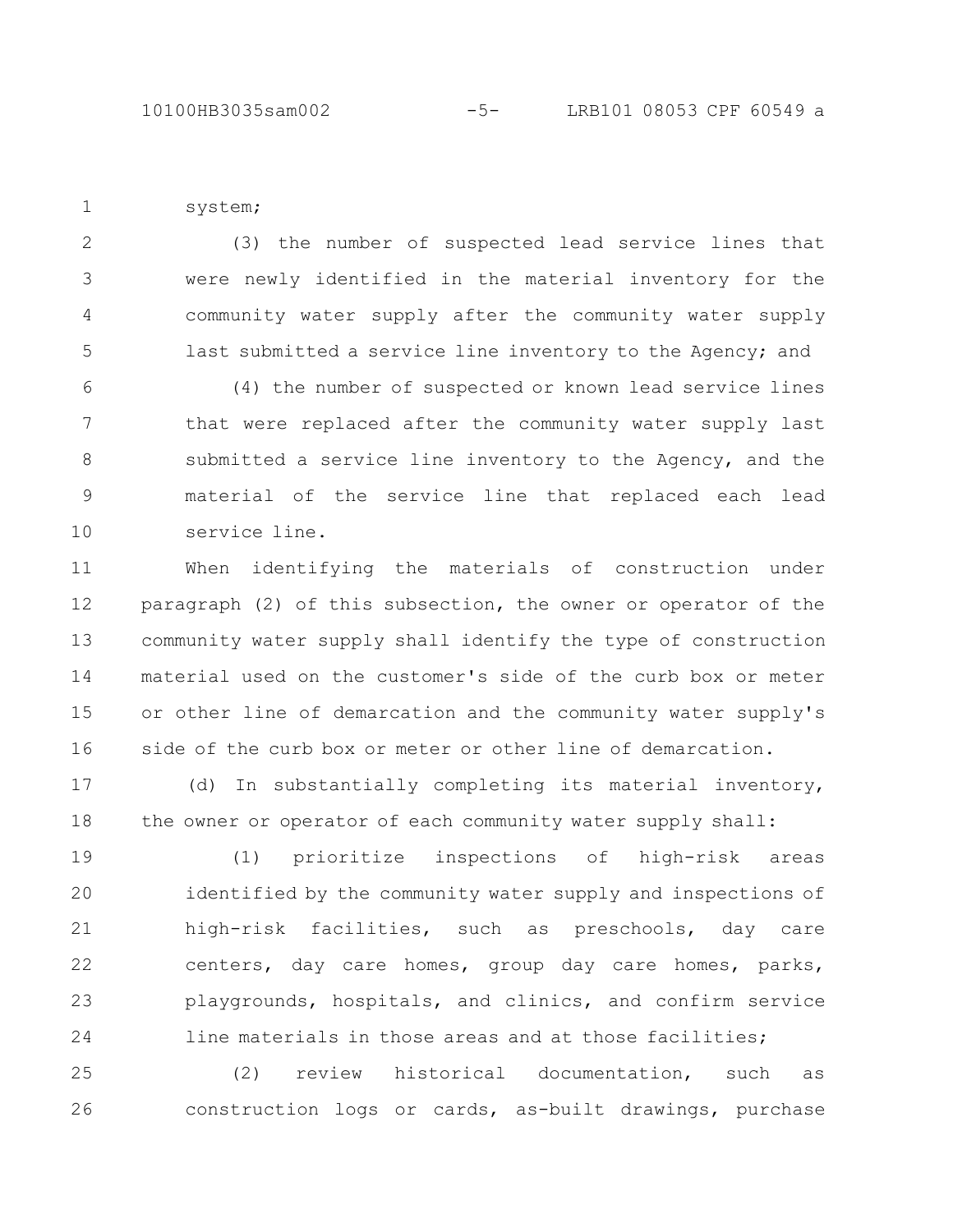orders, and subdivision plans, to determine service line material construction; 1 2

(3) when conducting distribution system maintenance, visually inspect service lines and document materials of construction; 3 4 5

(4) identify any time period when the service lines being connected to its distribution system were primarily lead service lines, if such a time period is known or suspected; and 6 7 8 9

(5) discuss service line repair and installation with its employees, contractors, plumbers, other workers who worked on service lines connected to its distribution system, or all of the above. 10 11 12 13

(e) The owner or operator of each community water supply shall maintain records of persons who refuse to grant access to the interior of a building for purposes of identifying the materials of construction of a service line. If a community water supply has been denied access to the interior of a building for that reason, then the community water supply may identify the service line as a suspected lead service line. 14 15 16 17 18 19 20

(f) If a community water supply identifies a lead service line connected to a building, the owner or operator of the community water supply shall notify the owner of the building and all occupants of the building of the existence of the lead service line within 15 days after identifying the lead service line, or as soon as is reasonably possible thereafter. 21 22 23 24 25 26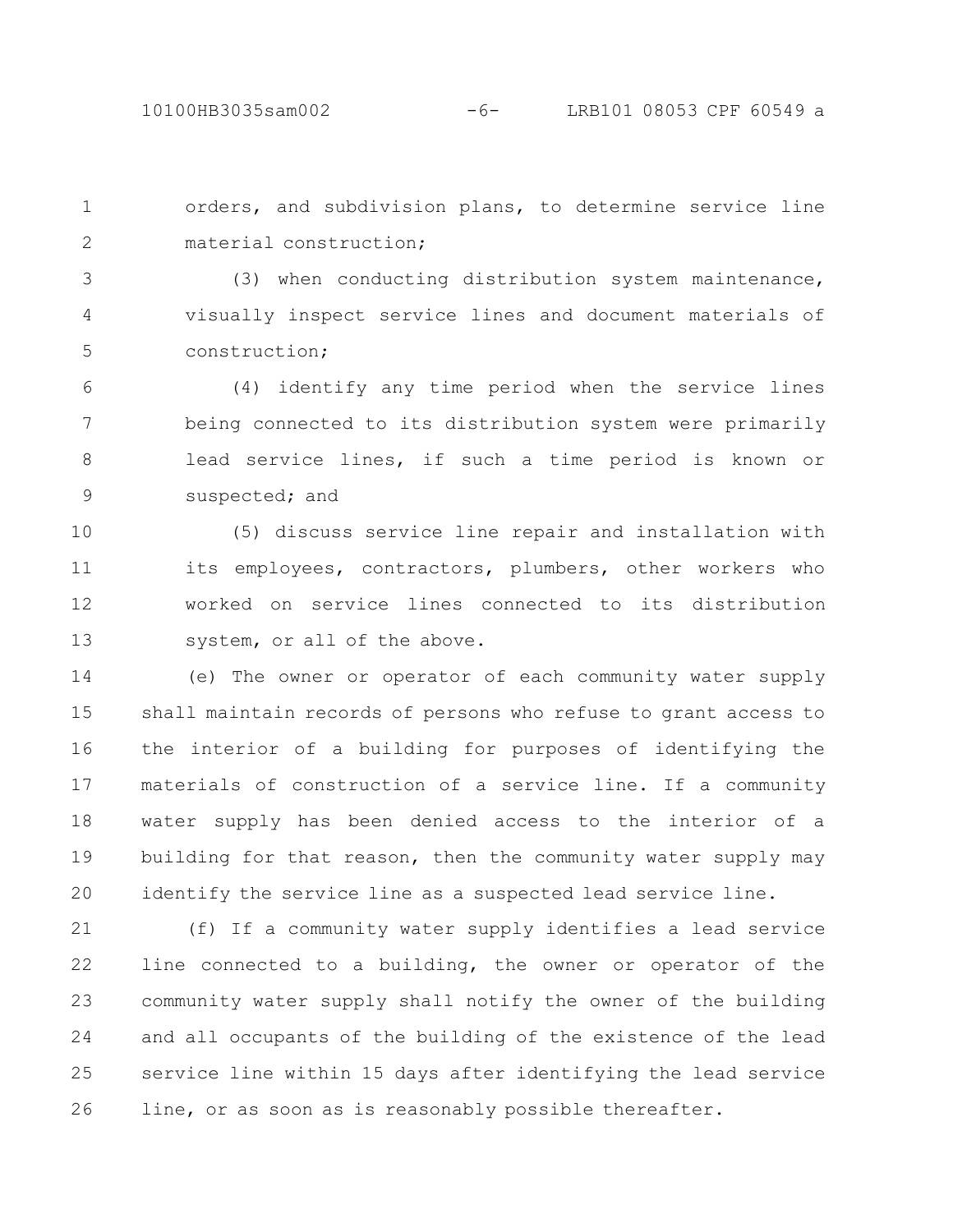(g) Nothing in this Section shall be construed to require service lines to be unearthed for the sole purpose of inventorying. 1 2 3

(h) An owner or operator of a community water supply has no duty to include in the material inventory required under this Section information about service lines that are physically disconnected from a water main in its distribution system. 4 5 6 7

(i) When conducting engineering evaluations of community water supplies, the Agency may conduct a separate audit to identify progress that the community water supply has made toward completing the material inventory required under this Act. 8 9 10 11 12

(j) The owner or operator of each community water supply shall post on its website a copy of the material inventory most recently approved by the Agency or shall request that the Agency post a copy of that material inventory on the Agency's website. 13 14 15 16 17

(k) The Agency shall determine if substantial progress or substantial completion of material inventories has been made. The Agency shall give primary consideration to the impact of lead on public health when making these determinations, especially with respect to high-risk areas. 18 19 20 21 22

Section 20. Lead service line replacement plans. 23

(a) Every owner or operator of a community water supply that has known or suspected lead service lines shall: 24 25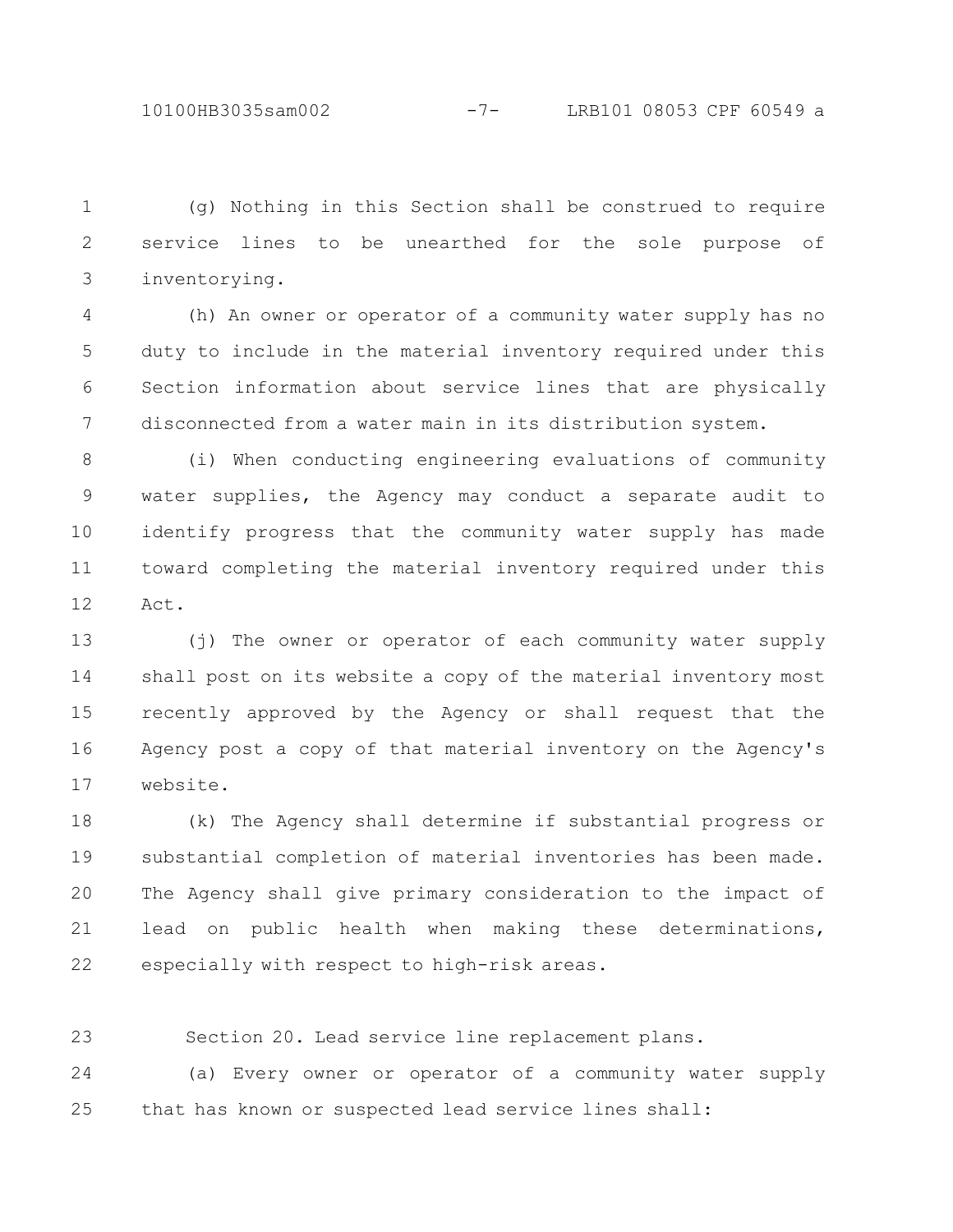| $\mathbf 1$ | $(1)$ create a plan to:                                     |
|-------------|-------------------------------------------------------------|
| 2           | (A) replace each lead service line connected to its         |
| 3           | distribution system;                                        |
| 4           | (B) replace each galvanized service line connected          |
| 5           | to its distribution system, if the galvanized service       |
| 6           | line is or was connected downstream to lead piping;         |
| 7           | (C) determine the materials of construction of              |
| 8           | suspected lead service lines and service lines of           |
| $\mathsf 9$ | unknown materials; and                                      |
| 10          | (D) propose a timeline for review and regular               |
| 11          | revisions of the lead service line replacement plan;        |
| 12          | and                                                         |
| 13          | (2) electronically submit, by April 15, 2021, its lead      |
| 14          | service line replacement plan to the Agency for approval;   |
| 15          | and                                                         |
| 16          | (3) post on its website a copy of the plan most             |
| 17          | recently approved by the Agency or request that the Agency  |
| 18          | post a copy of that plan on the Agency's website.           |
| 19          | (b) Each plan required under subsection (a) shall include   |
| 20          | the following:                                              |
| 21          | (1) the name and identification number of the community     |
| 22          | water supply;                                               |
| 23          | (2) the total number of service lines connected to the      |
| 24          | distribution system of the community water supply;          |
| 25          | (3) the total number of suspected lead service lines        |
| 26          | connected to the distribution system of the community water |
|             |                                                             |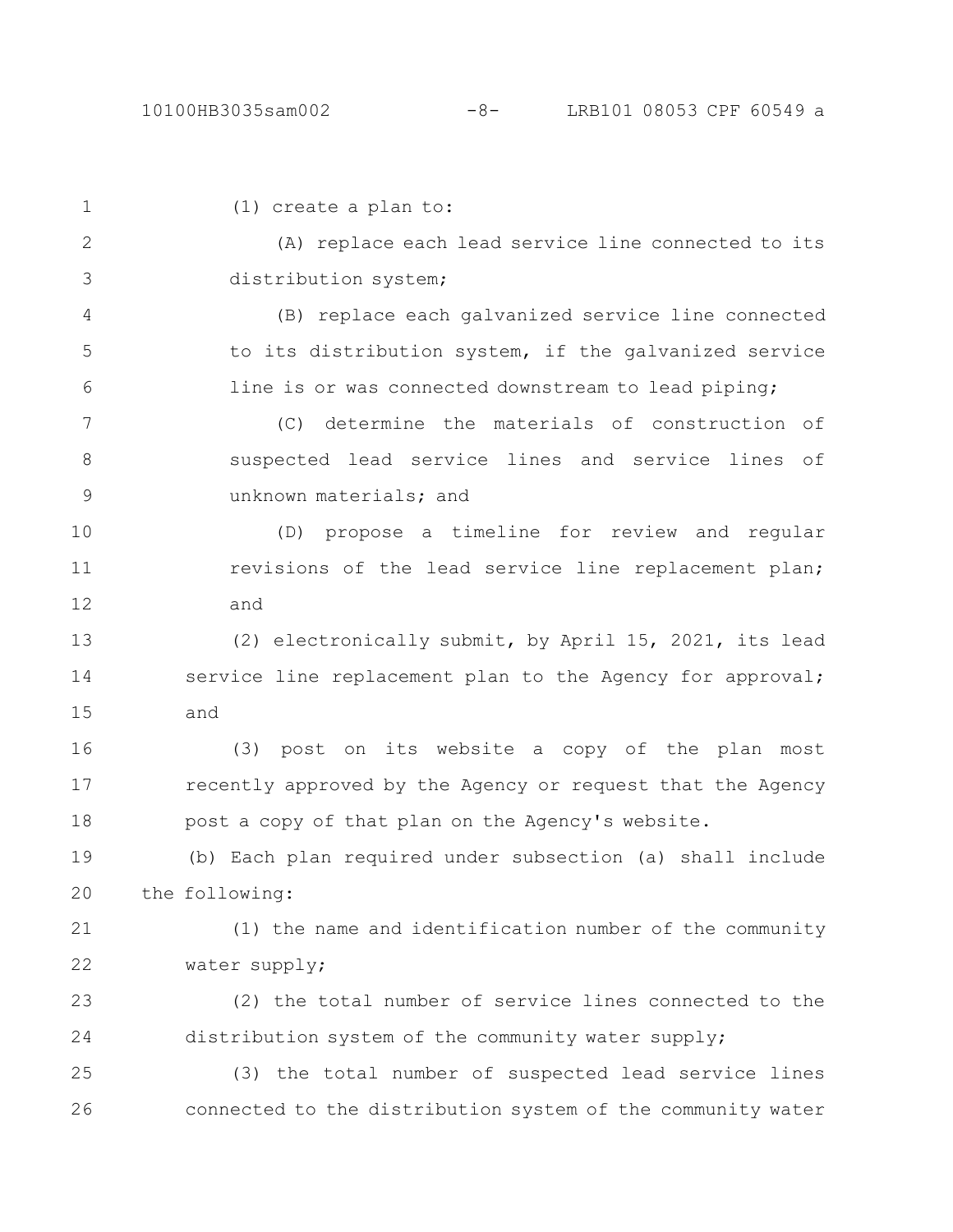4

5

8

9

supply; (4) the total number of known lead service lines connected to the distribution system of the community water 1 2 3

supply; (5) the total number of lead service lines connected to the distribution system of the community water supply that

have been replaced each year beginning in 2018; 6 7

(6) a proposed lead service line replacement schedule that includes one-year, 5-year, and 10-year goals;

(7) the estimated total number of remaining years until all known lead service lines have been replaced or suspected lead service lines have been determined to be made of materials other than lead, and the estimated year in which lead service line replacement will be complete; 10 11 12 13 14

(8) an analysis of costs and financing options for replacing the lead service lines connected to the community water supply's distribution system, which shall include, but shall not be limited to: 15 16 17 18

(A) a detailed accounting of costs associated with replacing lead service lines and galvanized lines that are or were connected downstream to lead piping; 19 20 21

(B) measures to address affordability and prevent service shut-offs for customers or ratepayers; and 22 23

(C) consideration of different scenarios for structuring payments between the utility and its customers over time; and 24 25 26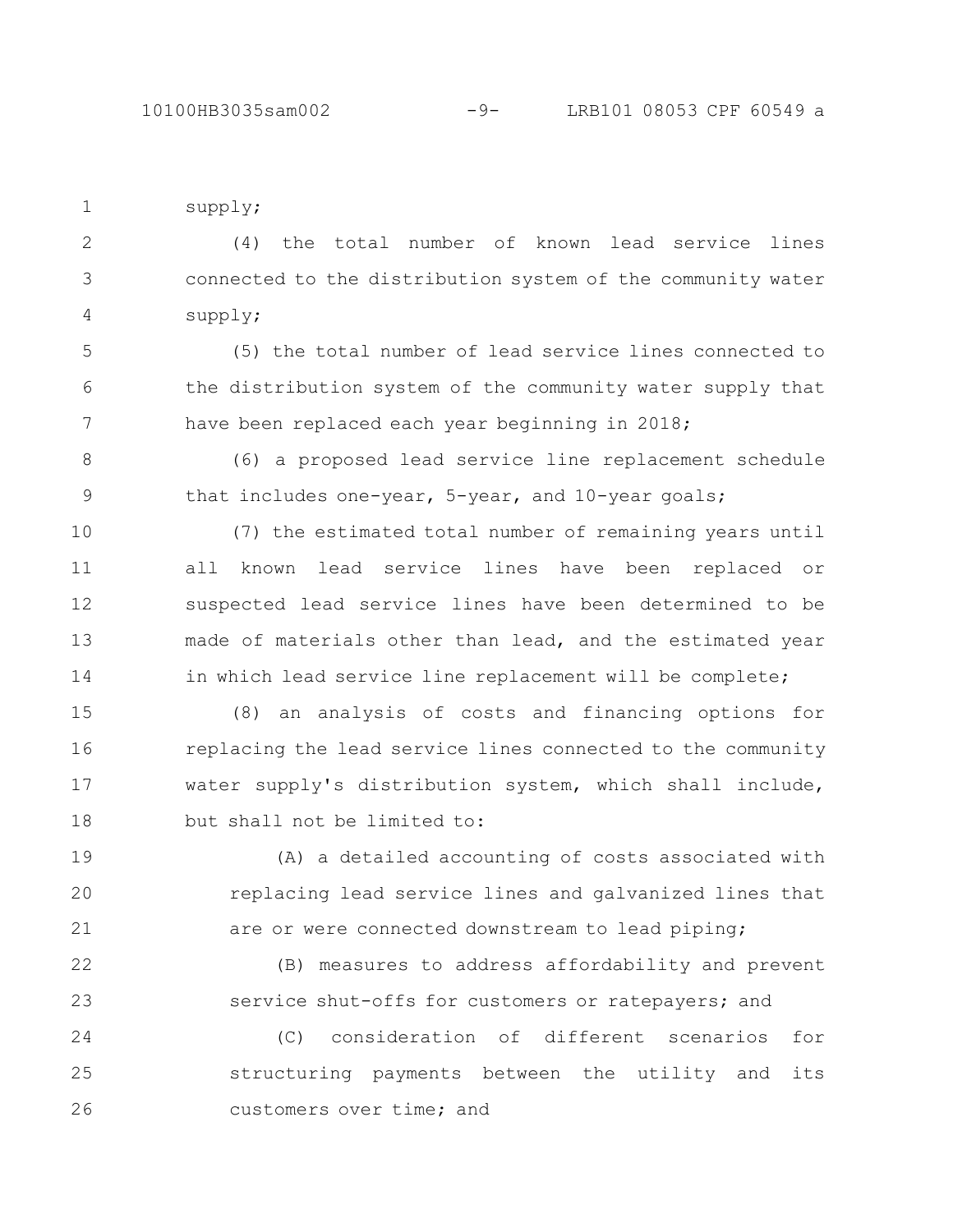10100HB3035sam002 -10- LRB101 08053 CPF 60549 a

(9) a feasibility and affordability plan that includes, but is not limited to, information on how the community water supply intends to fund or finance lead service line replacement, in different situations, such as those situations including, but not limited to, where the community water supply pays for: 1 2 3 4 5 6

(A) the portion of the service lines owned by the community water supply and the property owner pays for the portion he or she owns; 7 8 9

(B) the entire replacement and has a low interest loan for the property owner to pay for the replacement over time on his or her water bill; or 10 11 12

13

(C) the entire replacement; and

(10) a plan for prioritizing high-risk facilities, such as preschools, day care centers, day care homes, group day care homes, parks, playgrounds, hospitals, and clinics, as well as high-risk areas identified by the community water supply; 14 15 16 17 18

(11) a map of the areas where lead service lines are expected to be found and the sequence with which those areas will be inventoried and lead service lines replaced; and 19 20 21 22

(12) measures for how the community water supply will inform the public of the plan and provide opportunity for public comment. 23 24 25

26

(c) The Agency shall review each plan submitted to it under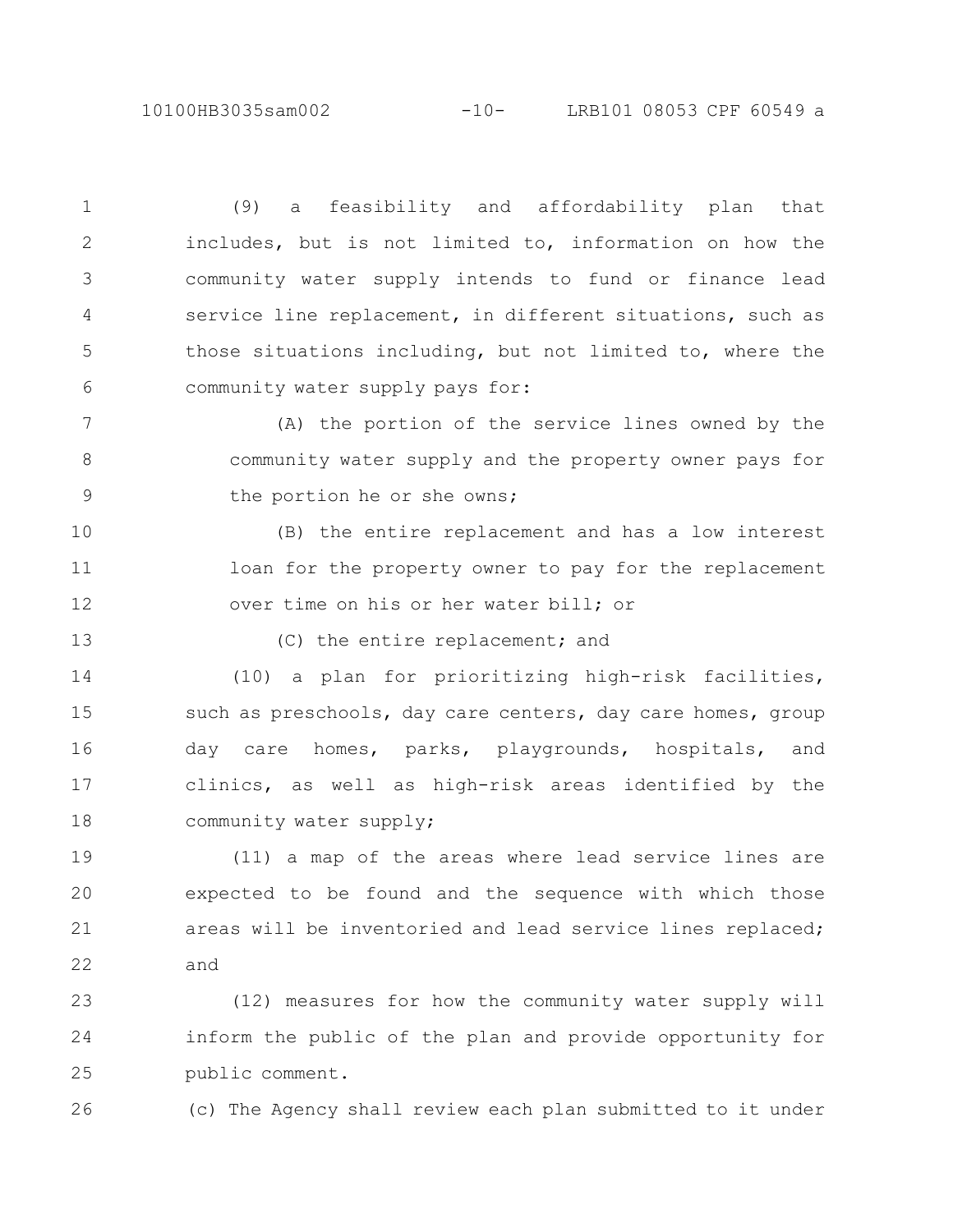10100HB3035sam002 -11- LRB101 08053 CPF 60549 a

this Section. The Agency shall approve a plan if the plan includes all of the elements set forth in subsection (b) and the Agency determines that: 1 2 3

(1) the proposed lead service line replacement schedule set forth in the plan, including the one-year, 5-year, and 10-year goals in the plan and the estimated date by which all lead service lines will be replaced, are acceptable; 4 5 6 7 8

(2) the plan prioritizes the replacement of lead service lines that provide water service to high-risk facilities, such as preschools, day care centers, day care homes, group day care homes, parks, playgrounds, hospitals, and clinics, and high-risk areas identified by the community water supply; 9 10 11 12 13 14

(3) the plan includes an analysis of cost and financing options; and 15 16

(4) the plan provides an opportunity for public review. (d) An owner or operator of a community water supply has no duty to include in the plans required under this Section information about service lines that are physically disconnected from a water main in its distribution system. 17 18 19 20 21

Section 25. Lead service line replacement requirements. 22

(a) When a community water supply replaces a water main, the community water supply shall identify all lead service lines connected to the water main and shall replace, in 23 24 25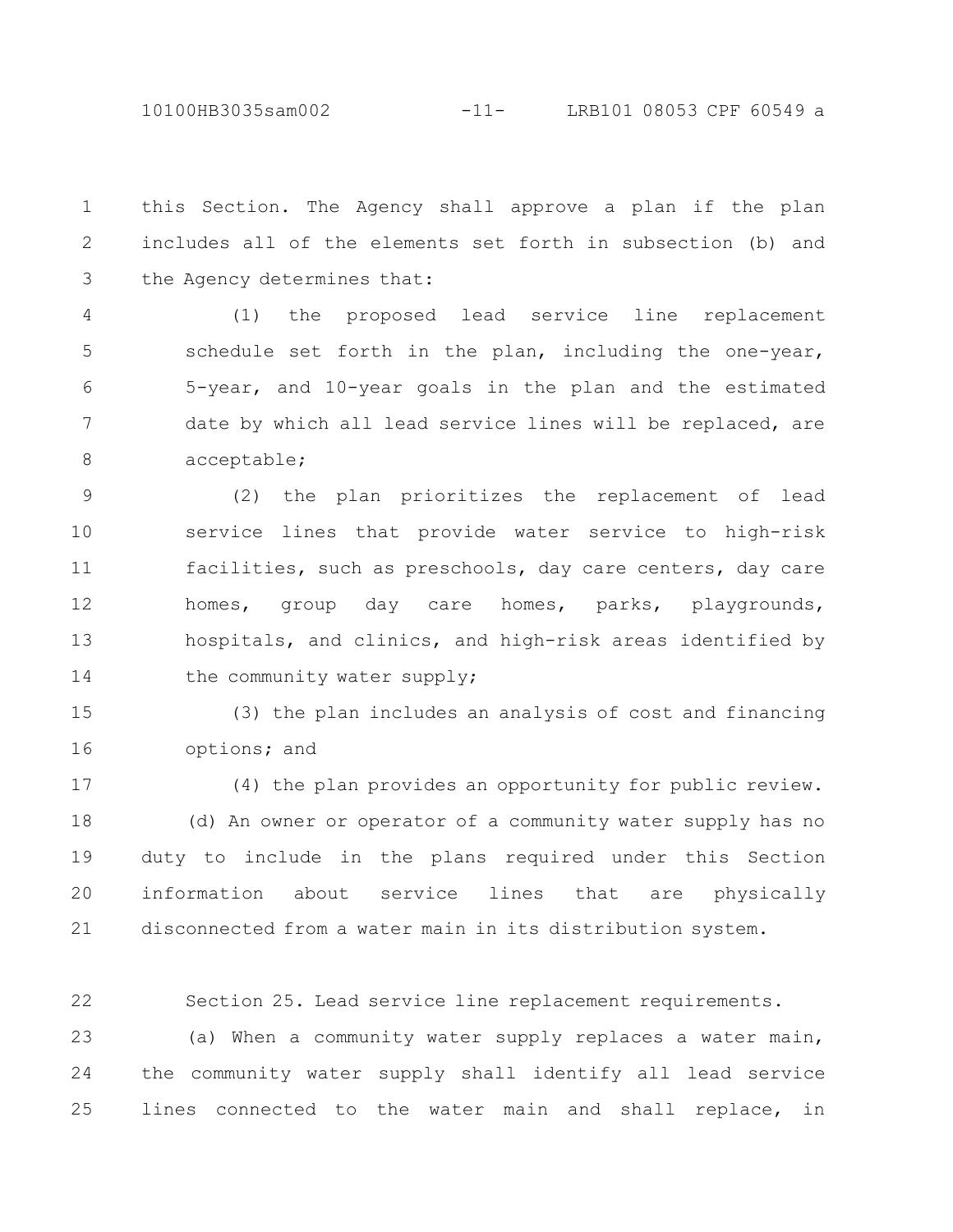accordance with its lead service line replacement plan, the lead service lines by: 1 2

(1) identifying the material or materials of each service line connected to the water main, including, but not limited to, any portion of the service line (i) running on private property and (ii) within the building plumbing at the first shut-off valve or 18 inches inside the building, whichever is shorter; and 3 4 5 6 7 8

(2) in conjunction with replacement of the water main, replacing any and all portions of each service line connected to that water main that are composed of lead. 9 10 11

In the event of an emergency repair that affects a lead service line or a suspected lead service line, a community water supply must contact the building owner to begin the process of replacing the entire service line. If the building owner is not able to be contacted or the building owner or occupant refuses to grant access and permission to replace the entire service line at the time of the emergency repair, then the community water supply may perform a partial lead service line replacement. When a partial lead service line replacement occurs due to an emergency repair, the community water supply must (i) provide filters, for each kitchen area, certified to meet the requirements of NSF/ANSI Standard 53, which is hereby incorporated by reference, and (ii) must replace the remaining portion of the lead service line within 30 days of the emergency repair unless access is denied under Section 30. A 12 13 14 15 16 17 18 19 20 21 22 23 24 25 26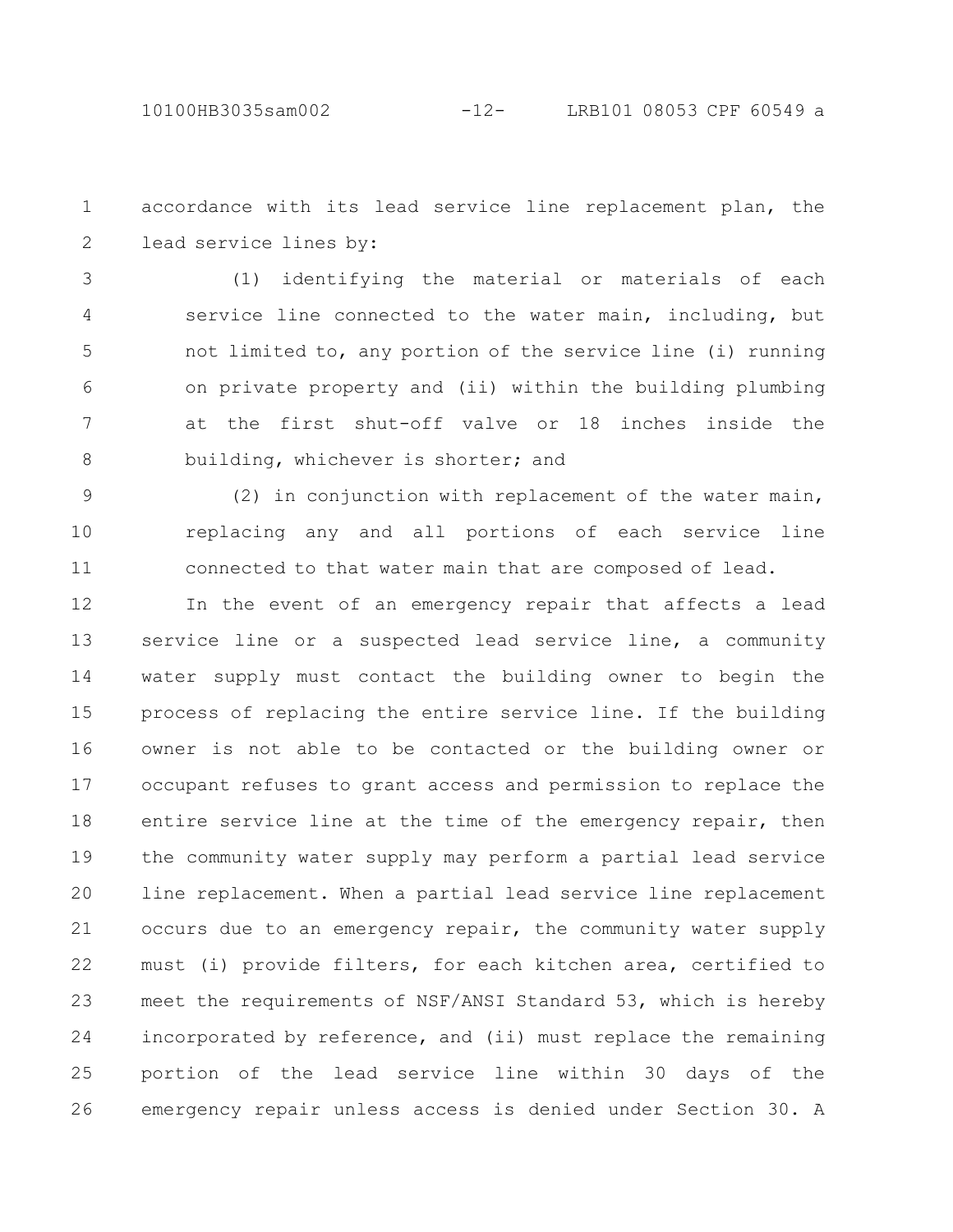10100HB3035sam002 -13- LRB101 08053 CPF 60549 a

community water supply may take up to 120 days if necessary due to weather conditions. If a replacement takes longer than 30 days, provided filters must be replaced in accordance with the manufacturer's recommendations. Partial lead service line replacement by the owner or operator of a community water supply is otherwise prohibited. 1 2 3 4 5 6

(b) If an owner of a potentially affected building intends to replace a portion of a lead service line or a galvanized service line, if the galvanized service line is or was connected downstream to lead piping, then the owner of the potentially affected building shall provide the owner or operator of the community water supply with notice at least 45 days before commencing the work. In the case of an emergency repair, if the owner of the potentially affected building notifies the owner or operator of the community water supply of the replacement of a portion of the lead service line after the emergency repair is completed, then the owner or operator of the community water supply must provide filters, for each kitchen area, certified to meet the requirements of NSF/ANSI Standard 53, and replace the remainder of the lead service line within 30 days after completion of the emergency repair. A community water supply may take up to 120 days if necessary due to weather conditions. If a replacement takes longer than 30 days, provided filters must be replaced in accordance with the manufacturer's recommendations. Partial lead service line replacements by the owners of potentially affected buildings 7 8 9 10 11 12 13 14 15 16 17 18 19 20 21 22 23 24 25 26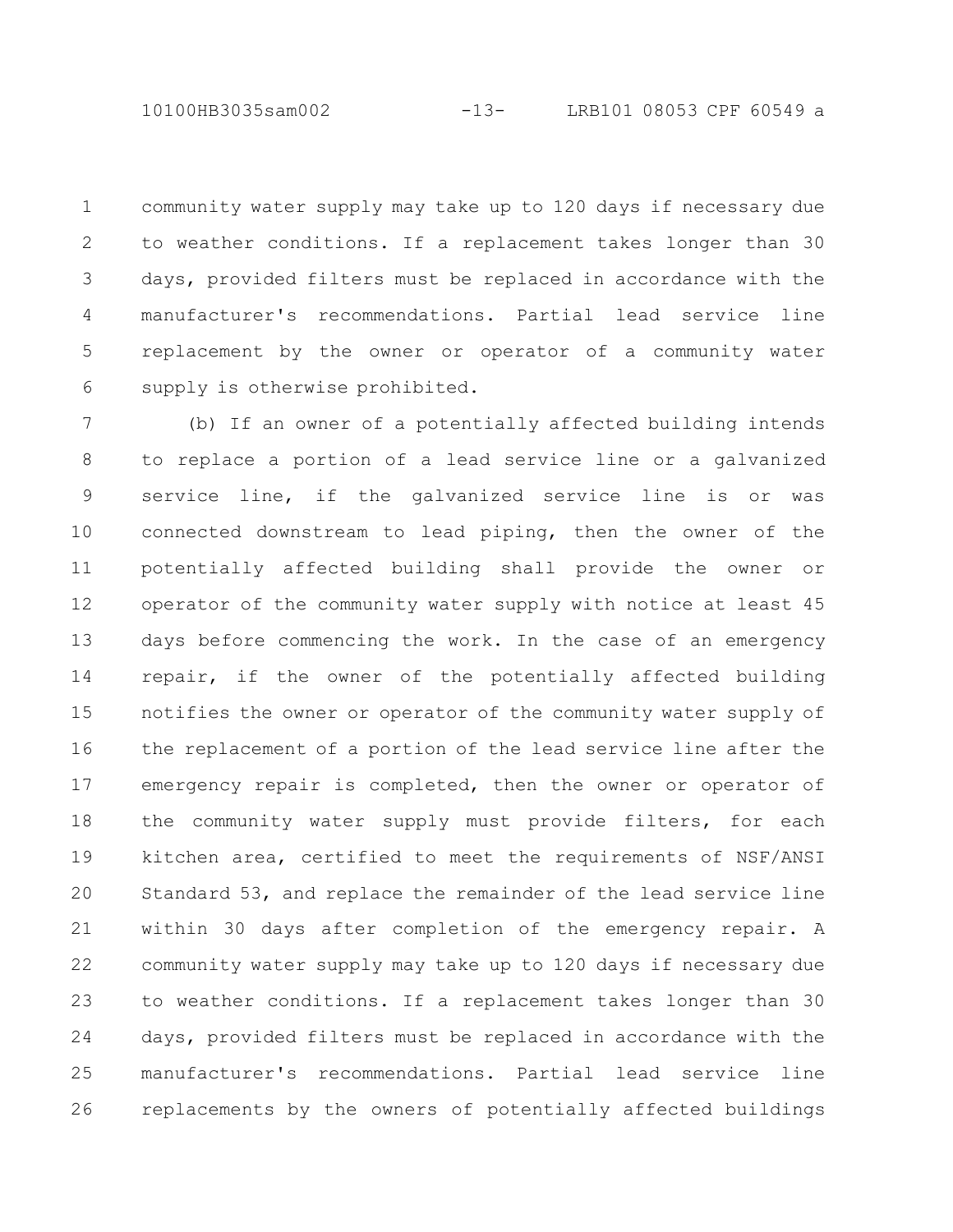are otherwise prohibited. 1

Section 30. Request for private property access. 2

(a) At least one month before conducting planned lead service line replacement, the owner or operator of a community water supply shall, by certified mail, attempt to contact the owner of the potentially affected building serviced by the lead service line to request access to the building and permission to replace the lead service line in accordance with the lead service line replacement plan. If the owner of the potentially affected building does not respond to that request within 2 weeks after the request is sent, the owner or operator of the community water supply shall attempt to post the request on the entryway of the potentially affected building. 3 4 5 6 7 8 9 10 11 12 13

(b) If the owner or operator of a community water supply is unable to obtain approval to access and replace the lead service line, the owner or operator of the community water supply shall request that the owner of the potentially affected building sign a waiver. The waiver shall be developed by the Department and should be made available in the owner's language. If the owner of the potentially affected building refuses to sign the waiver, or fails to respond to the community water supply after the community water supply has complied with subsection (a), the community water supply shall notify the Department in writing within 15 working days. 14 15 16 17 18 19 20 21 22 23 24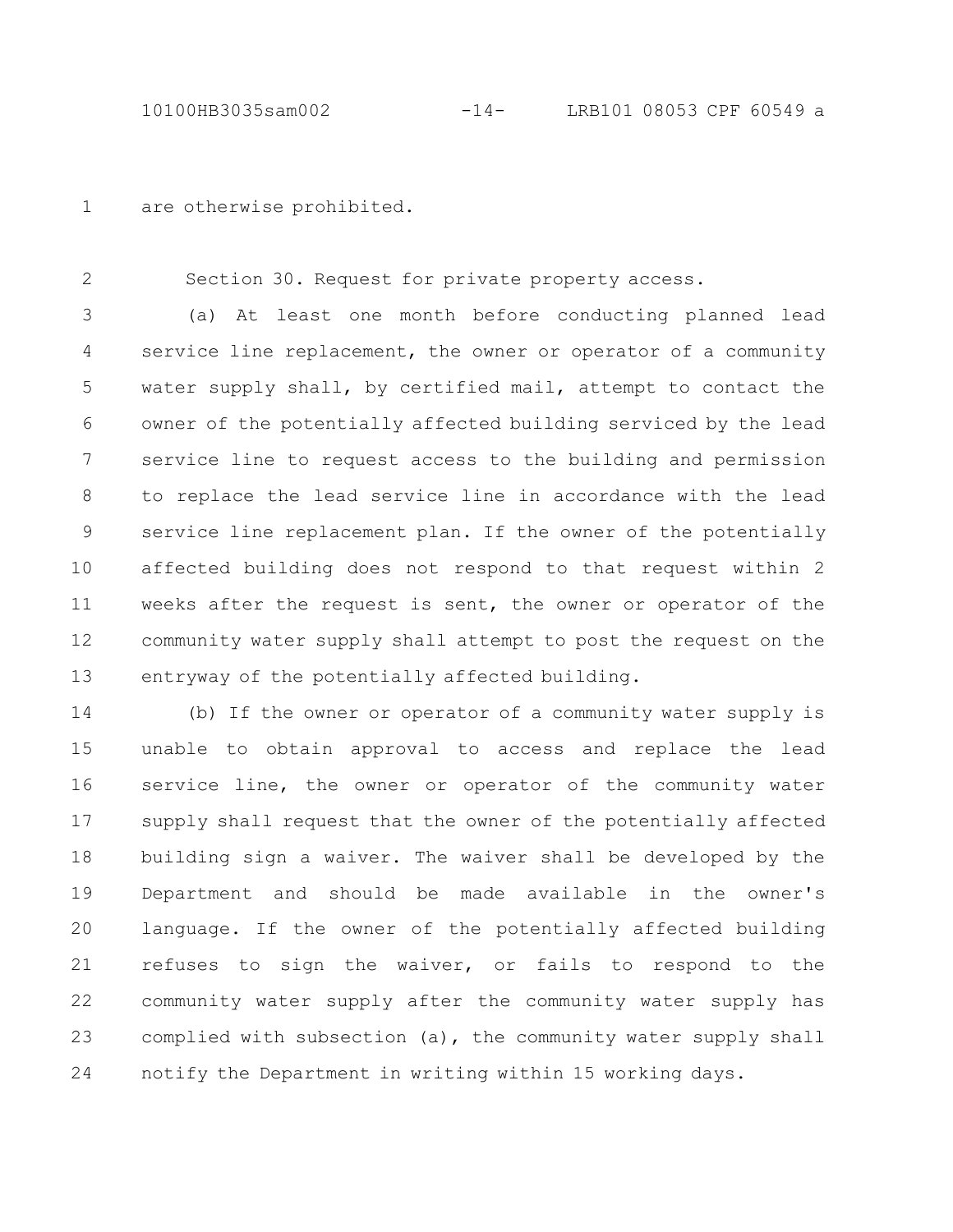10100HB3035sam002 -15- LRB101 08053 CPF 60549 a

1

Section 35. Construction notice.

(a) When replacing a lead service line or repairing or replacing water mains with lead service lines or partial lead service lines attached to them, the owner or operator of a community water supply shall provide the owner of each potentially affected building that is serviced by the affected lead service lines or partial lead service lines, as well as the occupants of those buildings, with an individual written notice that includes, at a minimum, the following: 2 3 4 5 6 7 8 9

(1) a warning that the work may result in sediment, possibly containing lead from the service line, in the building's water; 10 11 12

(2) information concerning the best practices for preventing exposure to or risk of consumption of lead in drinking water, including a recommendation to flush water lines during and after the completion of the repair or replacement work and to clean faucet aerator screens; and 13 14 15 16 17

(3) information regarding the dangers of lead exposure to young children and pregnant women. 18 19

(b) When the individual written notice described in subsection (a) is required as a result of planned work other than the repair or replacement of a water meter, the owner or operator of the community water supply shall provide the notice not less than 14 days before work begins. When the individual written notice described in subsection (a) is required as a result of emergency repairs other than the repair or 20 21 22 23 24 25 26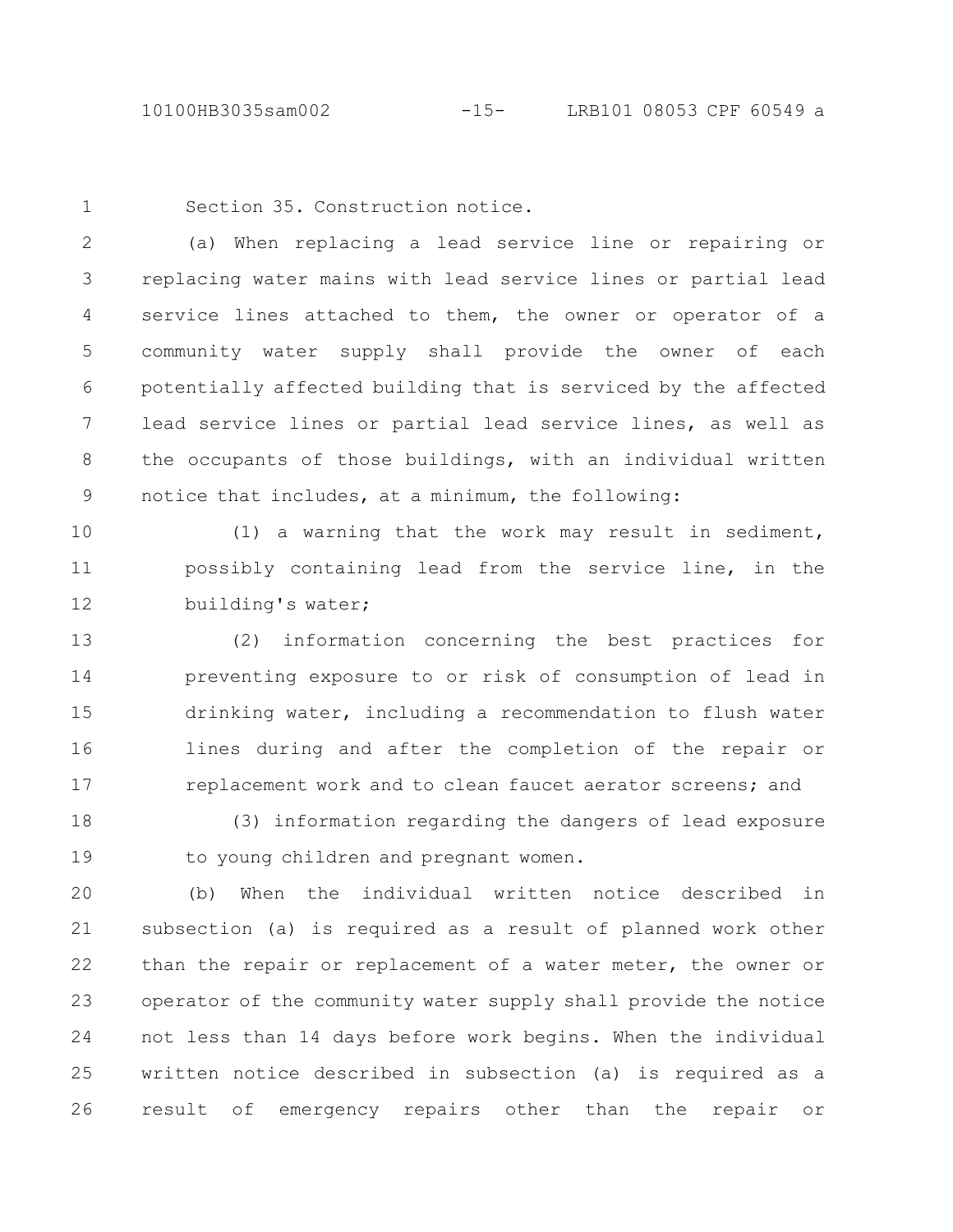10100HB3035sam002 -16- LRB101 08053 CPF 60549 a

replacement of a water meter, the owner or operator of the community water supply shall provide the notice at the time the work is initiated. When the individual written notice described in subsection (a) is required as a result of the repair or replacement of a water meter, the owner or operator of the community water supply shall provide the notice at the time the work is initiated. 1 2 3 4 5 6 7

(c) If a community water supply serves a significant proportion of non-English speaking consumers, the notifications required under this Section must contain information in the appropriate language regarding the importance of the notice and a telephone number or address where a person may contact the owner or operator of the community water supply to obtain a translated copy of the notification or request assistance in the appropriate language. 8 9 10 11 12 13 14 15 16

(d) An owner or operator of a community water supply that is required under this Section to provide an individual written notice to the owner and occupants of a potentially affected building that is a multi-dwelling building may satisfy that requirement and the requirements of subsection (c) by posting the required notice on the primary entranceway of the building and at the location where the occupant's mail is delivered as reasonably as possible. 17 18 19 20 21 22 23 24

(e) When this Section would require the owner or operator of a community water supply to provide an individual written 25 26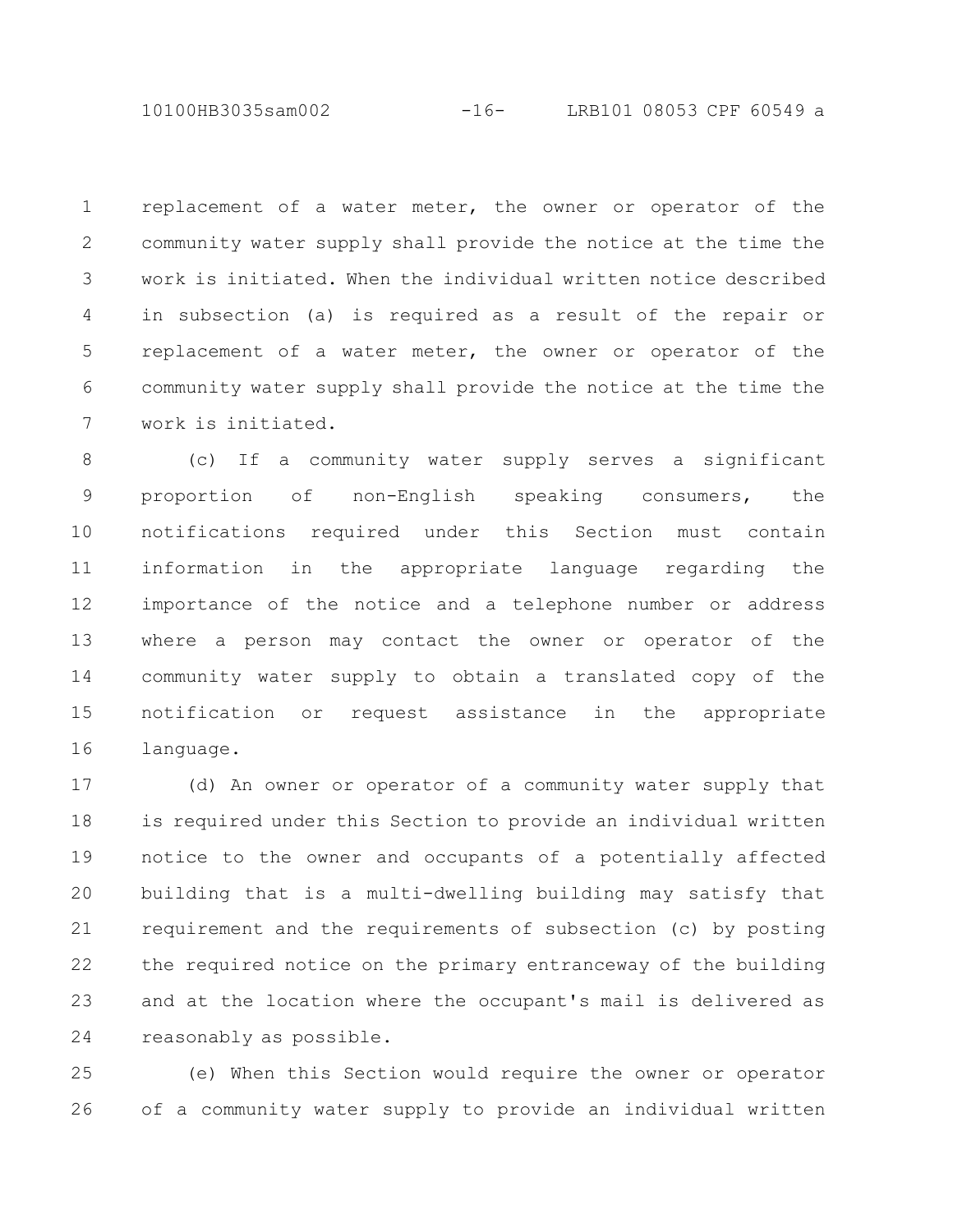notice to the entire community served by the community water supply or would require the owner or operator of a community water supply to provide individual written notices as a result of emergency repairs or when the community water supply that is required to comply with this Section is a small system, the owner or operator of the community water supply may provide the required notice through local media outlets, social media, or other similar means in lieu of providing the individual written notices otherwise required under this Section. 1 2 3 4 5 6 7 8 9

(f) No notifications are required under this Section for work performed on water mains that are used to transmit treated water between community water supplies and that have no service connections. 10 11 12 13

Section 40. Replacement program progress reports. The owner or operator of each community water supply shall include the following information in the annual consumer confidence report required under the United States Environmental Protection Agency's National Primary Drinking Water Regulations: 14 15 16 17 18 19

(1) an estimate of the number of known or suspected lead service lines connected to its distribution system; and 20 21 22

(2) a statement describing progress that has been made toward replacing lead service lines connected to its distribution system. 23 24 25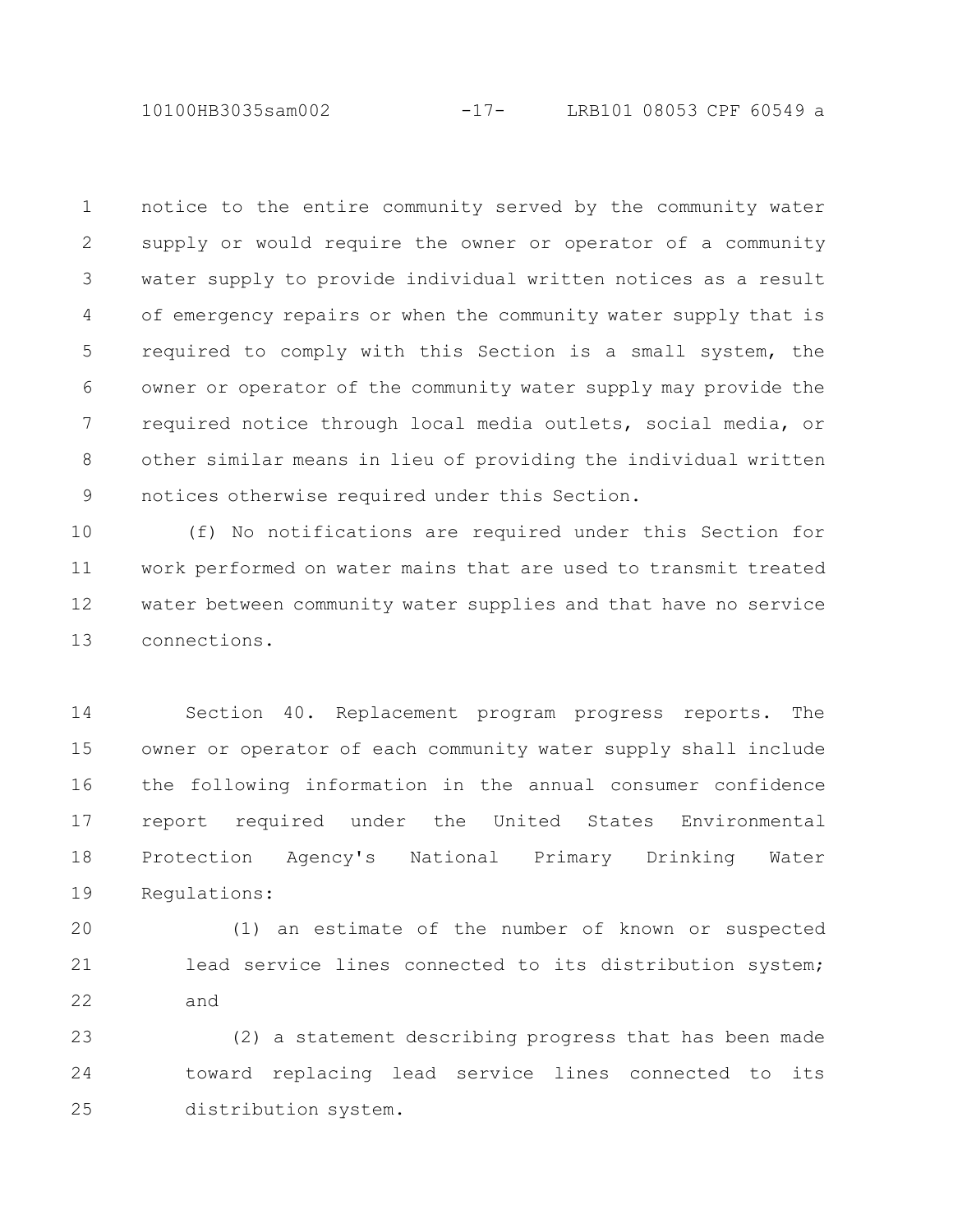10100HB3035sam002 -18- LRB101 08053 CPF 60549 a

Section 45. Sale to wholesale or retail consecutive community water supply. No community water supply that sells water to any wholesale or retail consecutive community water supply may pass on any costs associated with compliance with this Act to consecutive systems. 1 2 3 4 5

Section 50. Board review. Authority is hereby vested in the Illinois Pollution Control Board to conduct hearings to review final actions of the Agency. 6 7 8

Section 55. Community water supply liability. To the extent allowed by law, when a community water supply enters into an agreement with a private contractor for replacement or installation of water service lines, the community water supply shall be held harmless for damage to property when replacing or installing water service lines. If dangers are encountered that prevent the replacement of the lead service line, the community water supply shall notify the Department within 15 working days of why the replacement of the lead service line could not be accomplished. 9 10 11 12 13 14 15 16 17 18

Section 60. Rules. 19

(a) The Agency may propose and the Board may adopt any rules necessary to implement and administer this Act. 20 21

(b) The Department may adopt rules necessary to address 22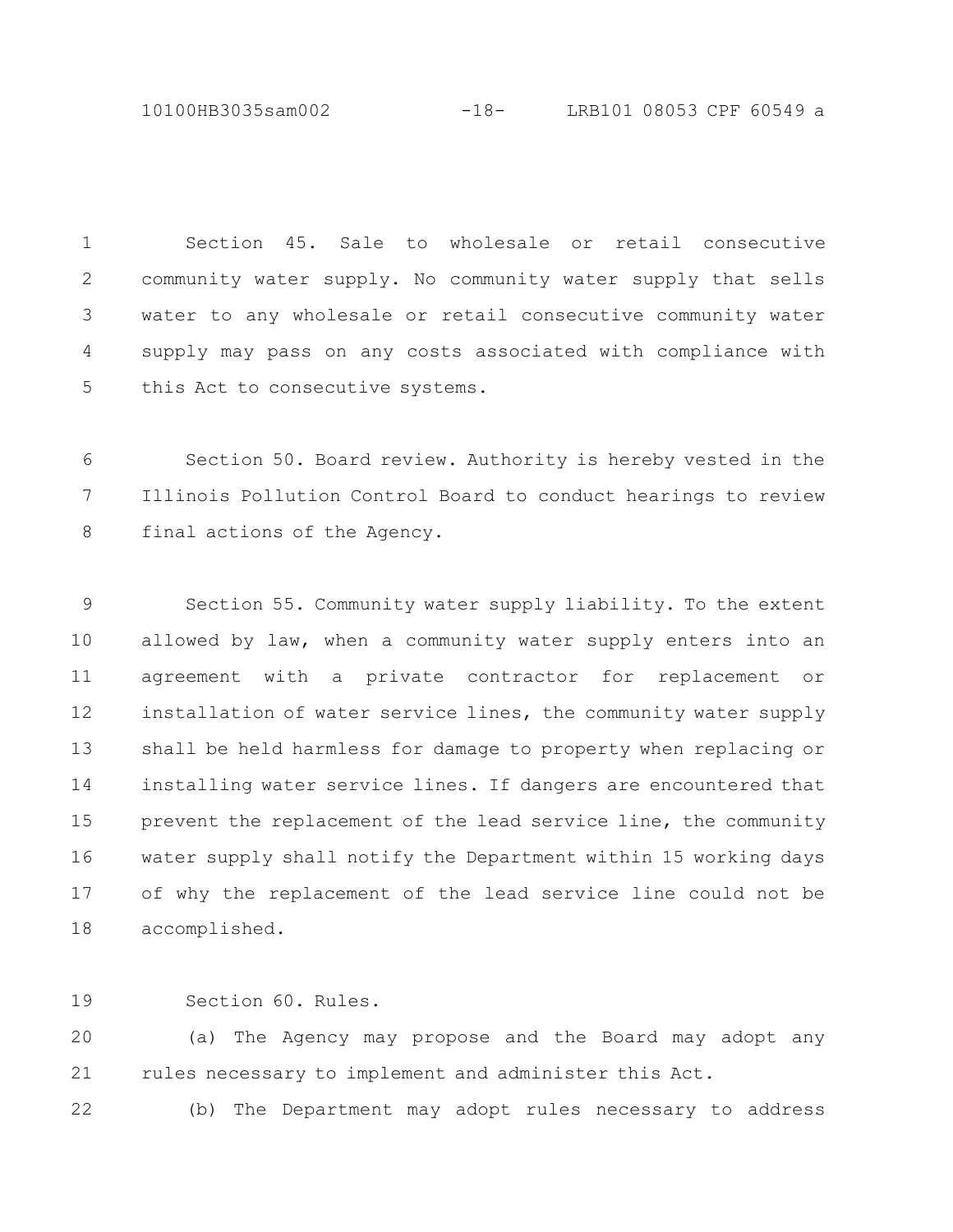10100HB3035sam002 -19- LRB101 08053 CPF 60549 a

lead service lines attached to non-community water supplies. 1

Section 100. The Department of Commerce and Economic Opportunity Law of the Civil Administrative Code of Illinois is amended by adding Section 605-870 as follows: 2 3 4

5

(20 ILCS 605/605-870 new)

Sec. 605-870. Low-income water assistance policy and program. 6 7

(a) The Department shall by rule establish a comprehensive low-income water assistance policy and program that incorporates financial assistance and includes, but is not limited to, water efficiency or water quality projects, such as lead service line replacement, or other measures to ensure that residents have access to affordable and clean water. The policy and program shall not jeopardize the ability of public utilities, community water supplies, or other entities to receive just compensation for providing services. The resources applied in achieving the policy and program shall be coordinated and efficiently used through the integration of public programs and through the targeting of assistance. The Department shall use all appropriate and available means to fund this program and, to the extent possible, identify and use sources of funding that complement State tax revenues. The rule shall be finalized within 180 days after the effective date of this Act, or within 60 days after receiving an appropriation 8 9 10 11 12 13 14 15 16 17 18 19 20 21 22 23 24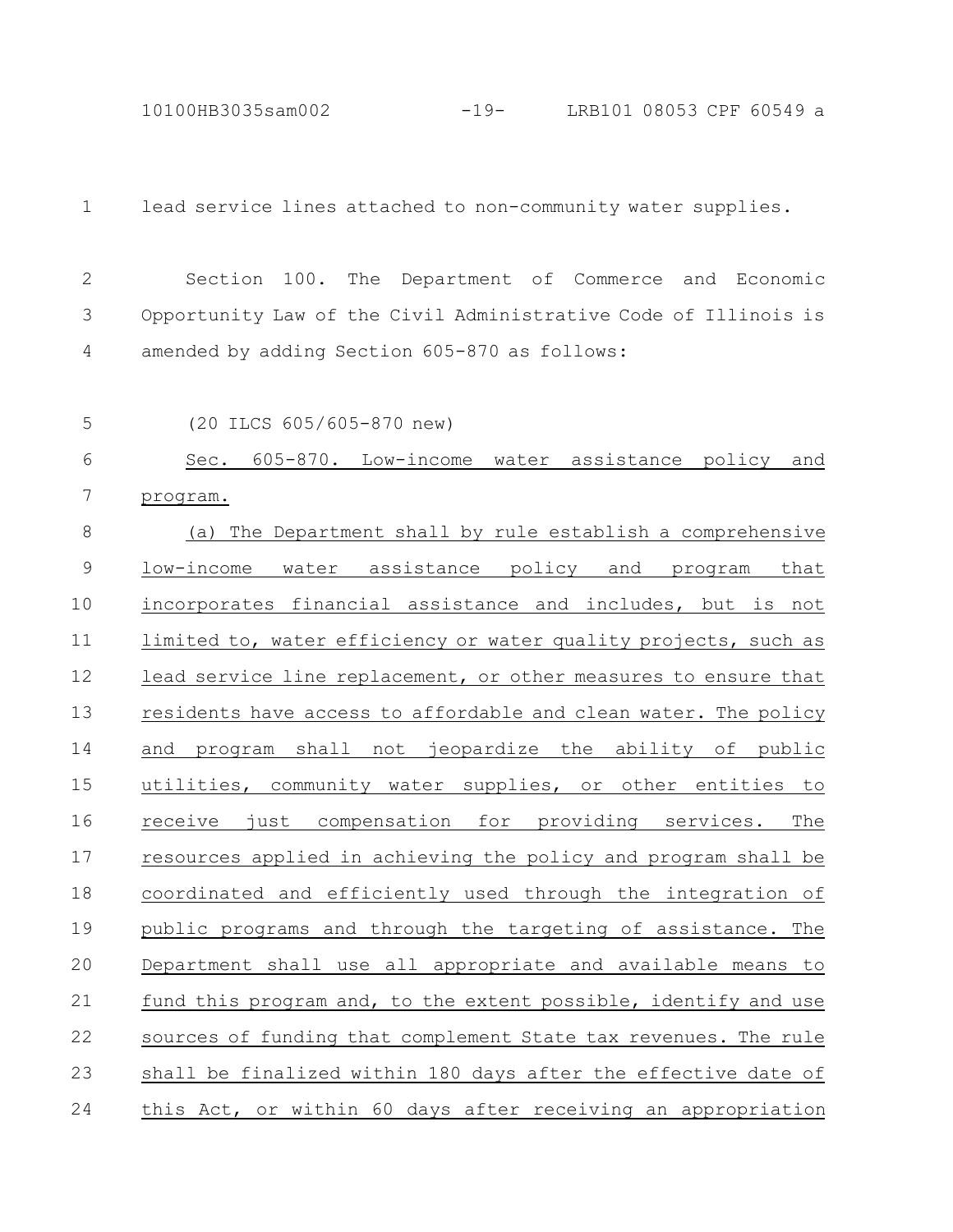for the program. 1

(b) Any person who is a resident of the State and whose household income is not greater than an amount determined annually by the Department may apply for assistance under this Section in accordance with rules adopted by the Department. In setting the annual eligibility level, the Department shall consider the amount of available funding and may not set a limit higher than 150% of the poverty guidelines updated periodically in the Federal Register by the U.S. Department of Health and Human Services under the authority of 42 U.S.C. 9902(2). 2 3 4 5 6 7 8 9 10 11

(c) Applicants who qualify for assistance under subsection (b) shall, subject to appropriation from the General Assembly and subject to availability of funds to the Department, receive assistance as provided in this Section. The Department, upon receipt of moneys authorized under this Section for assistance, shall commit funds for each qualified applicant in an amount determined by the Department. In determining the amounts of assistance to be provided to or on behalf of a qualified applicant, the Department shall ensure that the highest amounts of assistance go to households with the greatest water costs in relation to household income. The Department may consider factors such as water costs, household size, household income, and region of the State when determining individual household benefits. In adopting rules for the administration of this Section, the Department shall ensure that a minimum of 12 13 14 15 16 17 18 19 20 21 22 23 24 25 26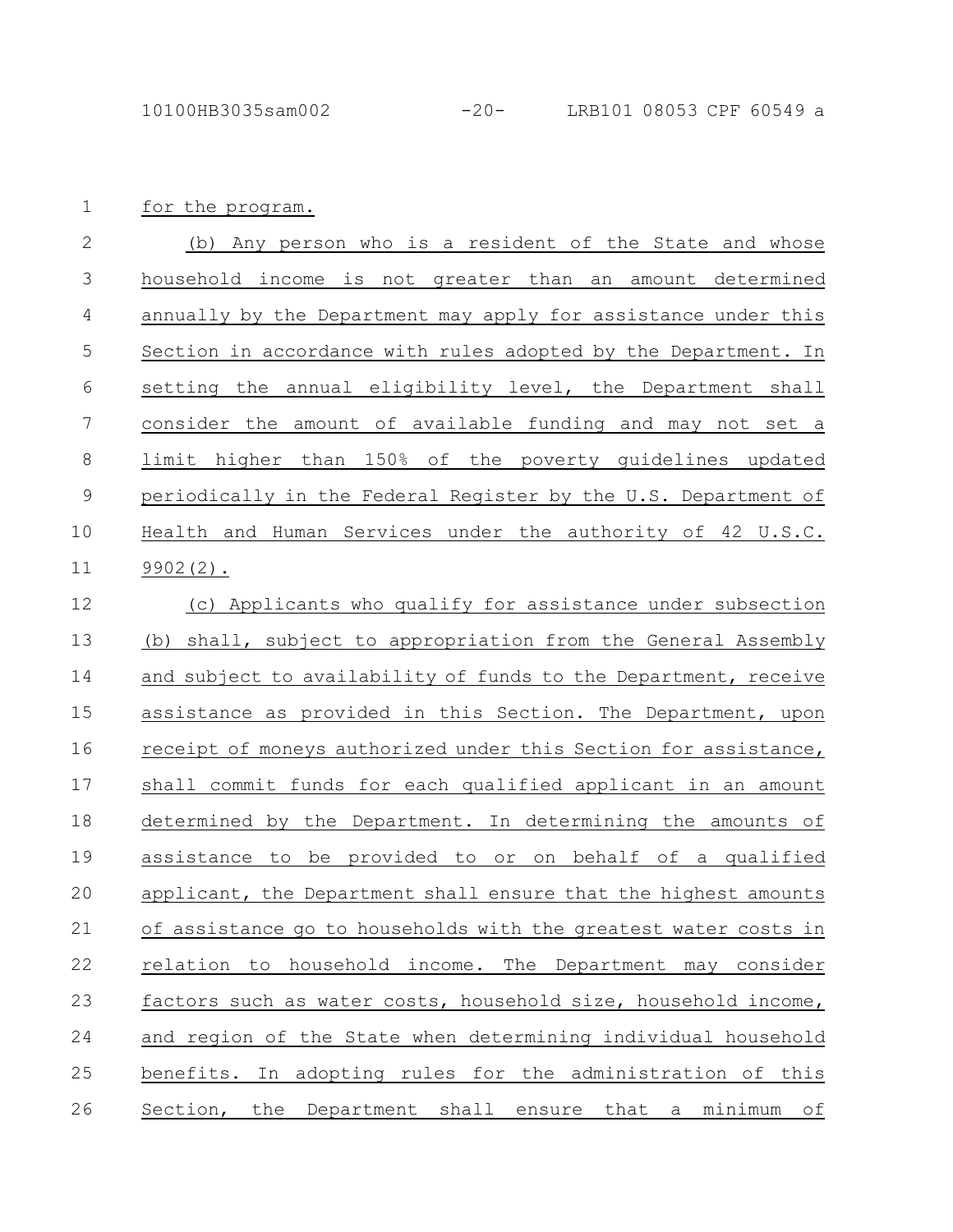10100HB3035sam002 -21- LRB101 08053 CPF 60549 a

one-third of the funds for the program are available for benefits to eligible households with the lowest incomes and that elderly households, households with persons with disabilities, and households with children under 6 years of age are offered a priority application period. (d) Application materials for the program shall be made available in multiple languages. (e) The Department may adopt any rules necessary to implement this Section. Section 105. The Public Utilities Act is amended by changing Section 8-306 as follows: (220 ILCS 5/8-306) Sec. 8-306. Special provisions relating to water and sewer utilities. (a) No later than 120 days after the effective date of this amendatory Act of the 94th General Assembly, the Commission shall prepare, make available to customers upon request, and post on its Internet web site information concerning the service obligations of water and sewer utilities and remedies that a customer may pursue for a violation of the customer's rights. The information shall specifically address the rights of a customer of a water or sewer utility in the following 1 2 3 4 5 6 7 8 9 10 11 12 13 14 15 16 17 18 19 20 21 22

situations: 23

24

(1) The customer's water meter is replaced.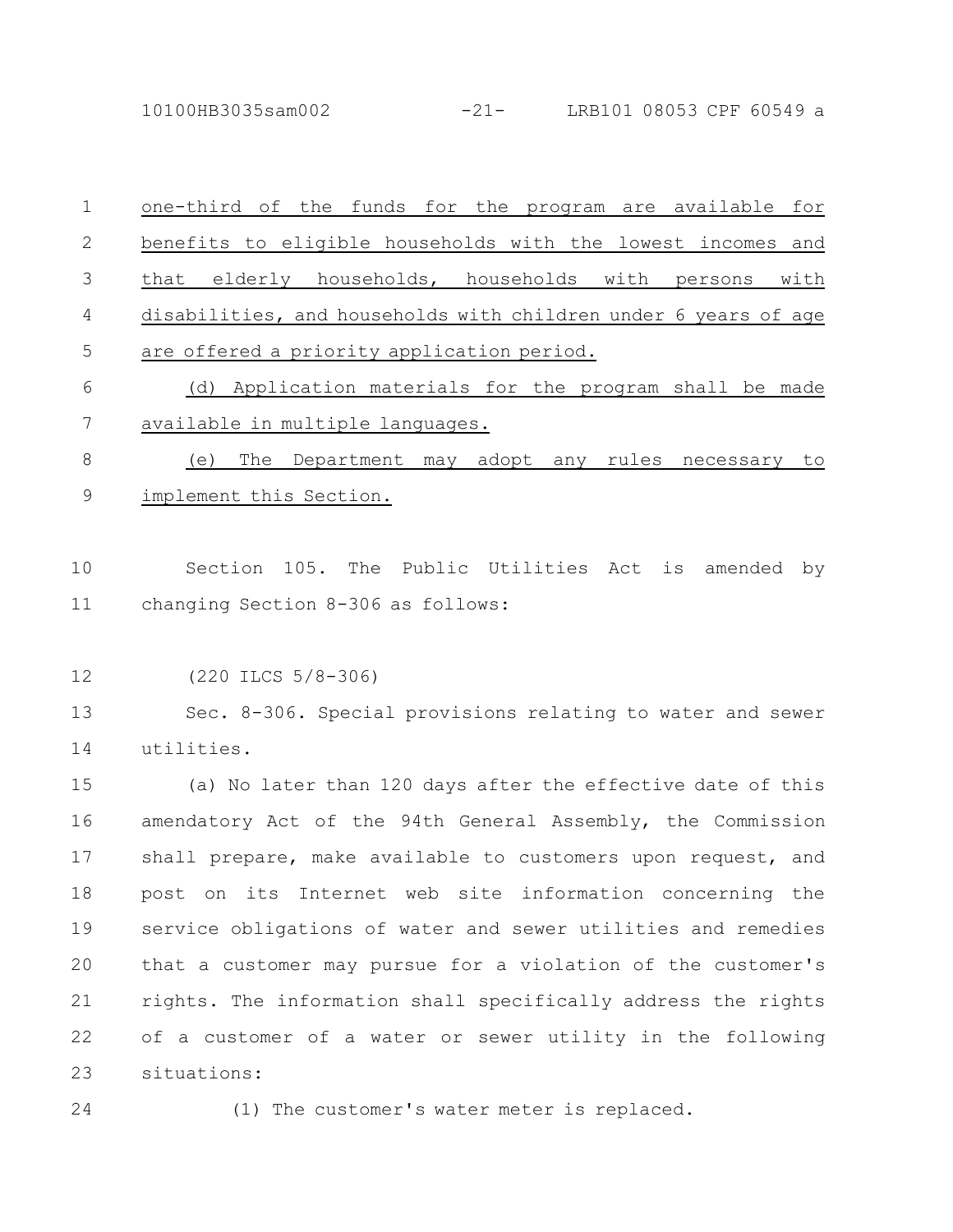(2) The customer's bill increases by more than 50% within one billing period. 1 2

3

(3) The customer's water service is terminated.

(4) The customer wishes to complain after receiving a termination of service notice. 4 5

(5) The customer is unable to make payment on a billing statement. 6 7

(6) A rate is filed, including without limitation a surcharge or annual reconciliation filing, that will increase the amount billed to the customer. 8 9 10

(7) The customer is billed for services provided prior to the date covered by the billing statement. 11 12

13

(8) The customer is due to receive a credit.

Each billing statement issued by a water or sewer utility shall include an Internet web site address where the customer can view the information required under this subsection (a) and a telephone number that the customer may call to request a copy of the information. 14 15 16 17 18

(b) A water or sewer utility may discontinue service only after it has mailed or delivered by other means a written notice of discontinuance substantially in the form of Appendix A of 83 Ill. Adm. Code 280. The notice must include the Internet web site address where the customer can view the information required under subsection (a) and a telephone number that the customer may call to request a copy of the information. Any notice required to be delivered or mailed to a 19 20 21 22 23 24 25 26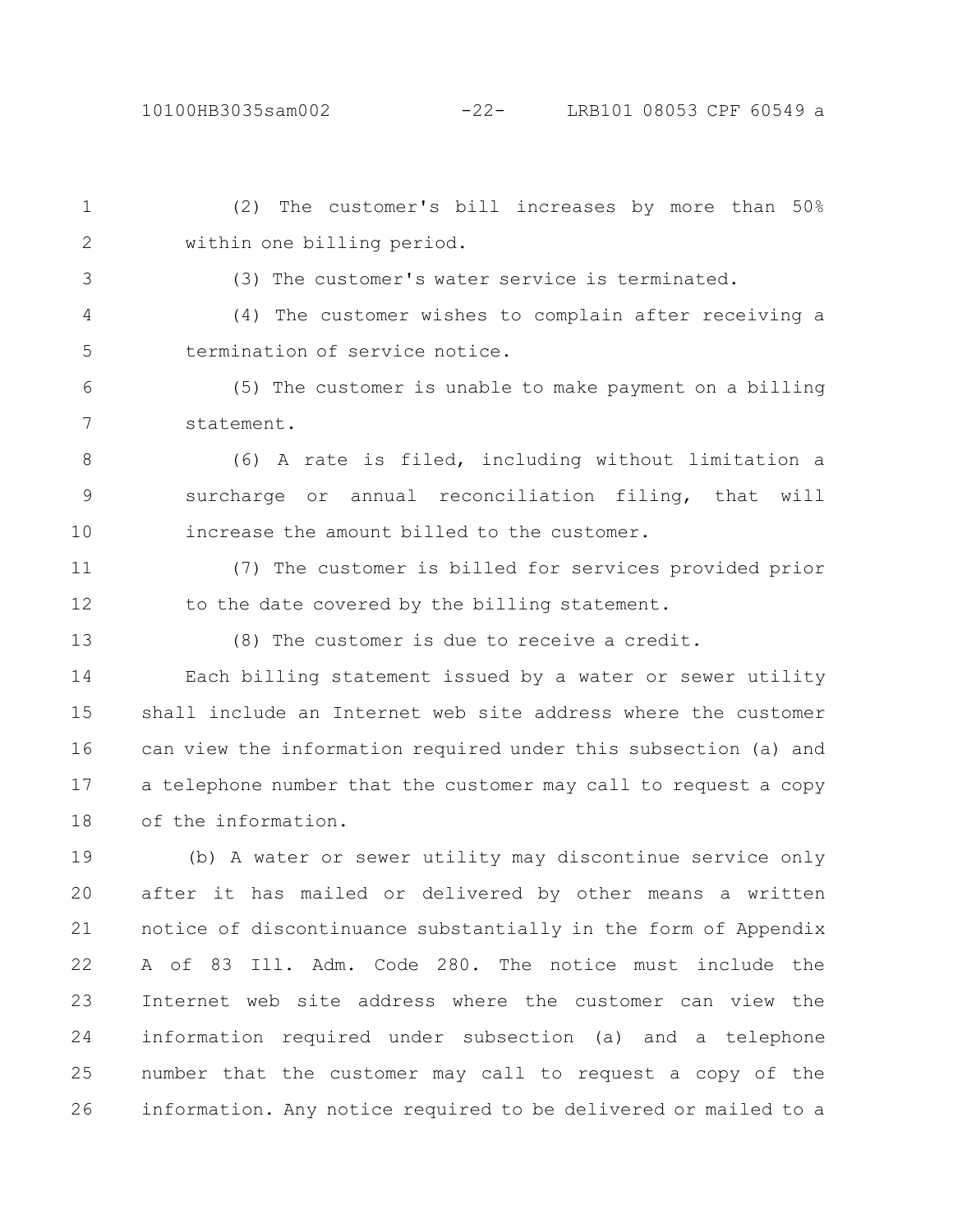10100HB3035sam002 -23- LRB101 08053 CPF 60549 a

customer prior to discontinuance of service shall be delivered or mailed separately from any bill. Service shall not be discontinued until at least 5 days after delivery or 8 days after the mailing of this notice. Service shall not be discontinued and shall be restored if discontinued for the reason which is the subject of a dispute or complaint during the pendency of informal or formal complaint procedures of the Illinois Commerce Commission under 83 Ill. Adm. Code 280.160 or 280.170, where the customer has complied with those rules. Service shall not be discontinued and shall be restored if discontinued where a customer has established a deferred payment agreement pursuant to 83 Ill. Adm. Code 280.110 and has not defaulted on such agreement. Residential customers who are indebted to a utility for past due utility service shall have the opportunity to make arrangements with the utility to retire the debt by periodic payments, referred to as a deferred payment agreement, unless this customer has failed to make payment under such a plan during the past 12 months. The terms and conditions of a reasonable deferred payment agreement shall be determined by the utility after consideration of the following factors, based upon information available from current utility records or provided by the customer or applicant: 1 2 3 4 5 6 7 8 9 10 11 12 13 14 15 16 17 18 19 20 21 22 23

24

(1) size of the past due account;

(2) customer or applicant's ability to pay; 25

(3) customer or applicant's payment history; 26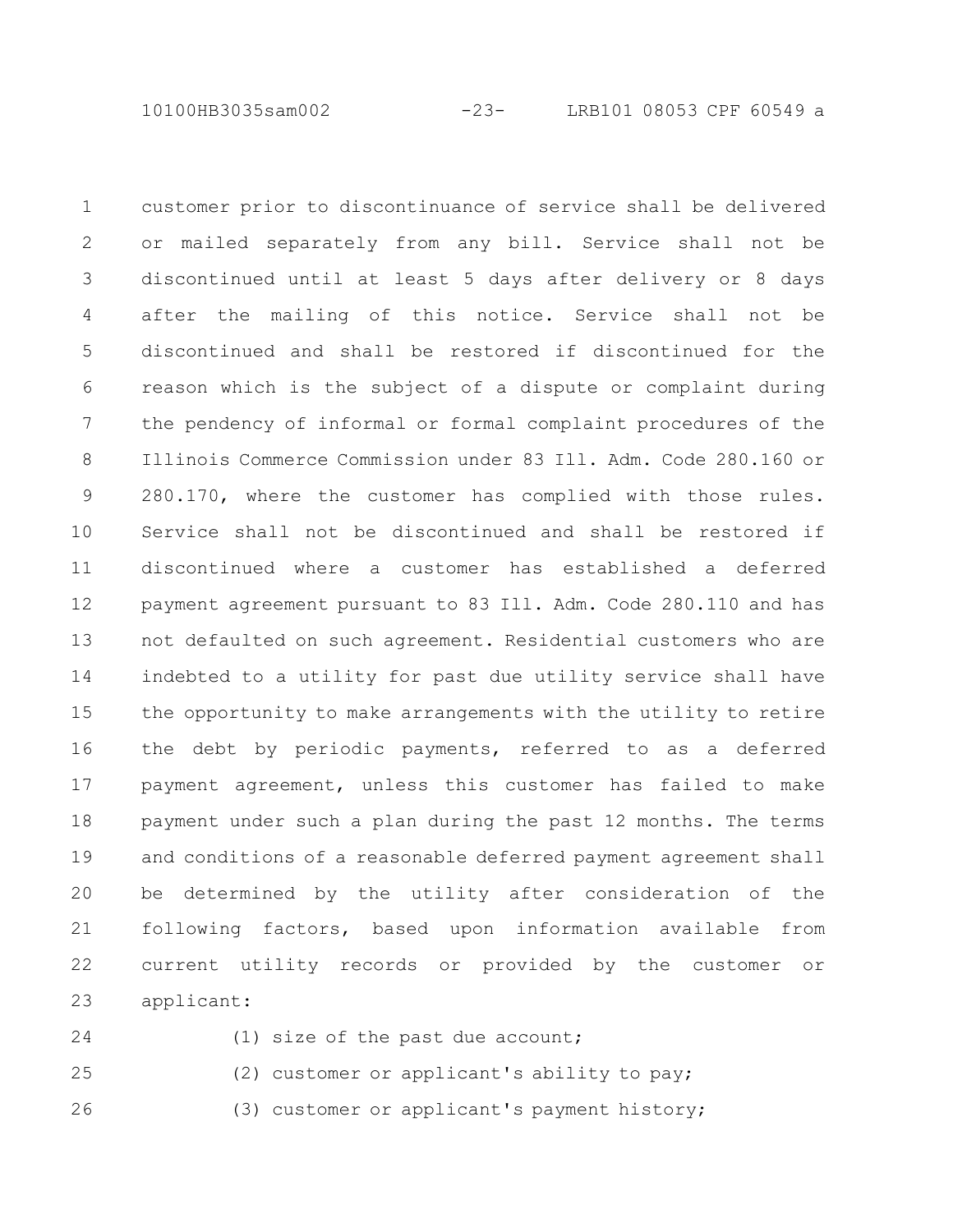1

2

3

(4) reason for the outstanding indebtedness; and

(5) any other relevant factors relating to the circumstances of the customer or applicant's service.

A residential customer shall pay a maximum of one-fourth of the amount past due and owing at the time of entering into the deferred payment agreement, and the water or sewer utility shall allow a minimum of 2 months from the date of the agreement and a maximum of 12 months for payment to be made under a deferred payment agreement. Late payment charges may be assessed against the amount owing that is the subject of a deferred payment agreement. 4 5 6 7 8 9 10 11

(c) A water or sewer utility shall provide notice as required by subsection (a) of Section 9-201 after the filing of each information sheet under a purchased water surcharge, purchased sewage treatment surcharge, or qualifying infrastructure plant surcharge. The utility also shall post notice of the filing in accordance with the requirements of 83 Ill. Adm. Code 255. Unless filed as part of a general rate increase, notice of the filing of a purchased water surcharge rider, purchased sewage treatment surcharge rider, or qualifying infrastructure plant surcharge rider also shall be given in the manner required by this subsection (c) for the filing of information sheets. 12 13 14 15 16 17 18 19 20 21 22 23

(d) Commission rules pertaining to formal and informal complaints against public utilities shall apply with full and equal force to water and sewer utilities and their customers, 24 25 26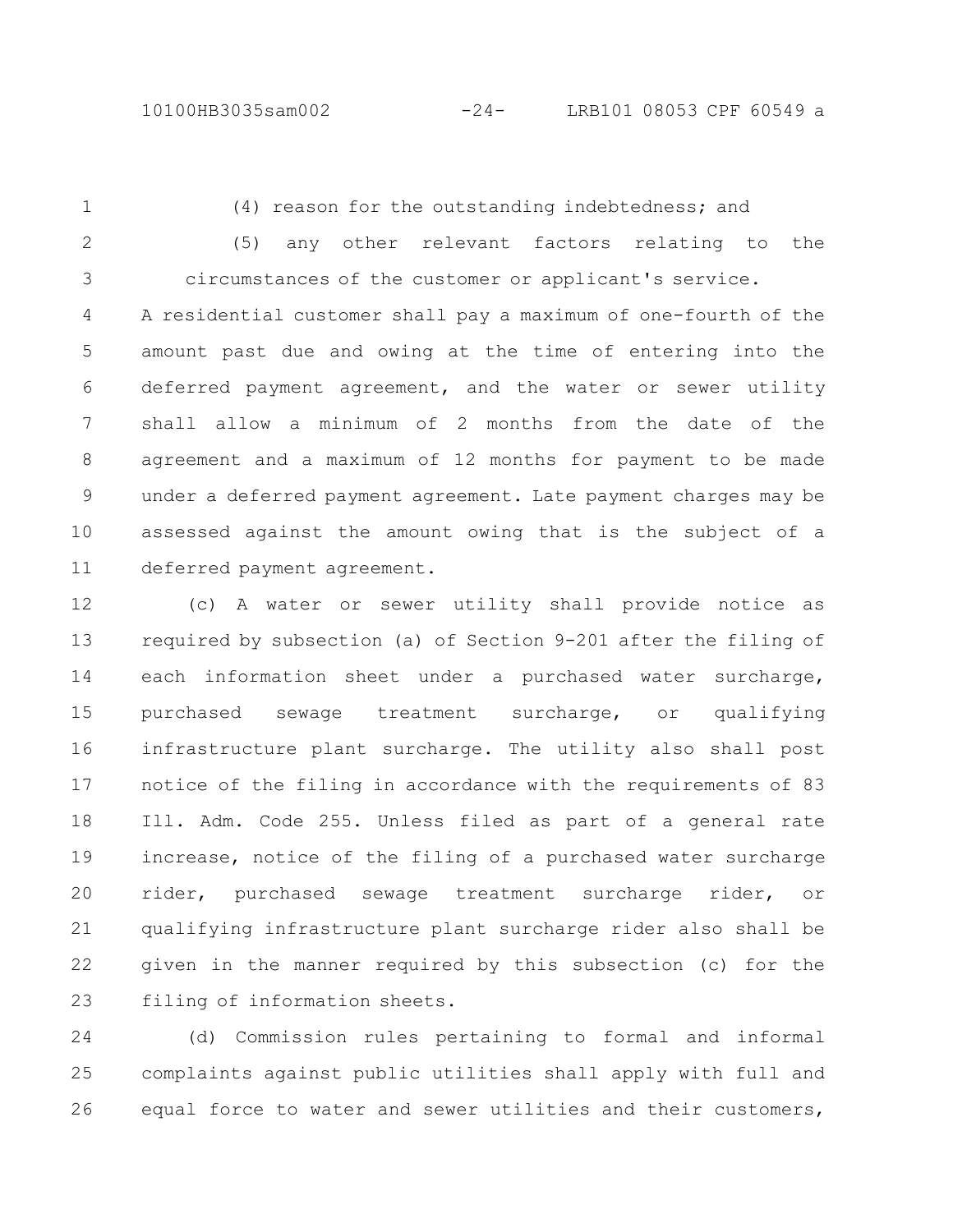10100HB3035sam002 -25- LRB101 08053 CPF 60549 a

including provisions of 83 Ill. Adm. Code 280.170, and the Commission shall respond to each complaint by providing the consumer with a copy of the utility's response to the complaint and a copy of the Commission's review of the complaint and its findings. The Commission shall also provide the consumer with all available options for recourse. 1 2 3 4 5 6

(e) Any refund shown on the billing statement of a customer of a water or sewer utility must be itemized and must state if the refund is an adjustment or credit. 7 8 9

(f) Water service for building construction purposes. At the request of any municipality or township within the service area of a public utility that provides water service to customers within the municipality or township, a public utility must (1) require all water service used for building construction purposes to be measured by meter and subject to approved rates and charges for metered water service and (2) prohibit the unauthorized use of water taken from hydrants or service lines installed at construction sites. 10 11 12 13 14 15 16 17 18

(g) Water meters. 19

(1) Periodic testing. Unless otherwise approved by the Commission, each service water meter shall be periodically inspected and tested in accordance with the schedule specified in 83 Ill. Adm. Code 600.340, or more frequently as the results may warrant, to insure that the meter accuracy is maintained within the limits set out in 83 Ill. Adm. Code 600.310. 20 21 22 23 24 25 26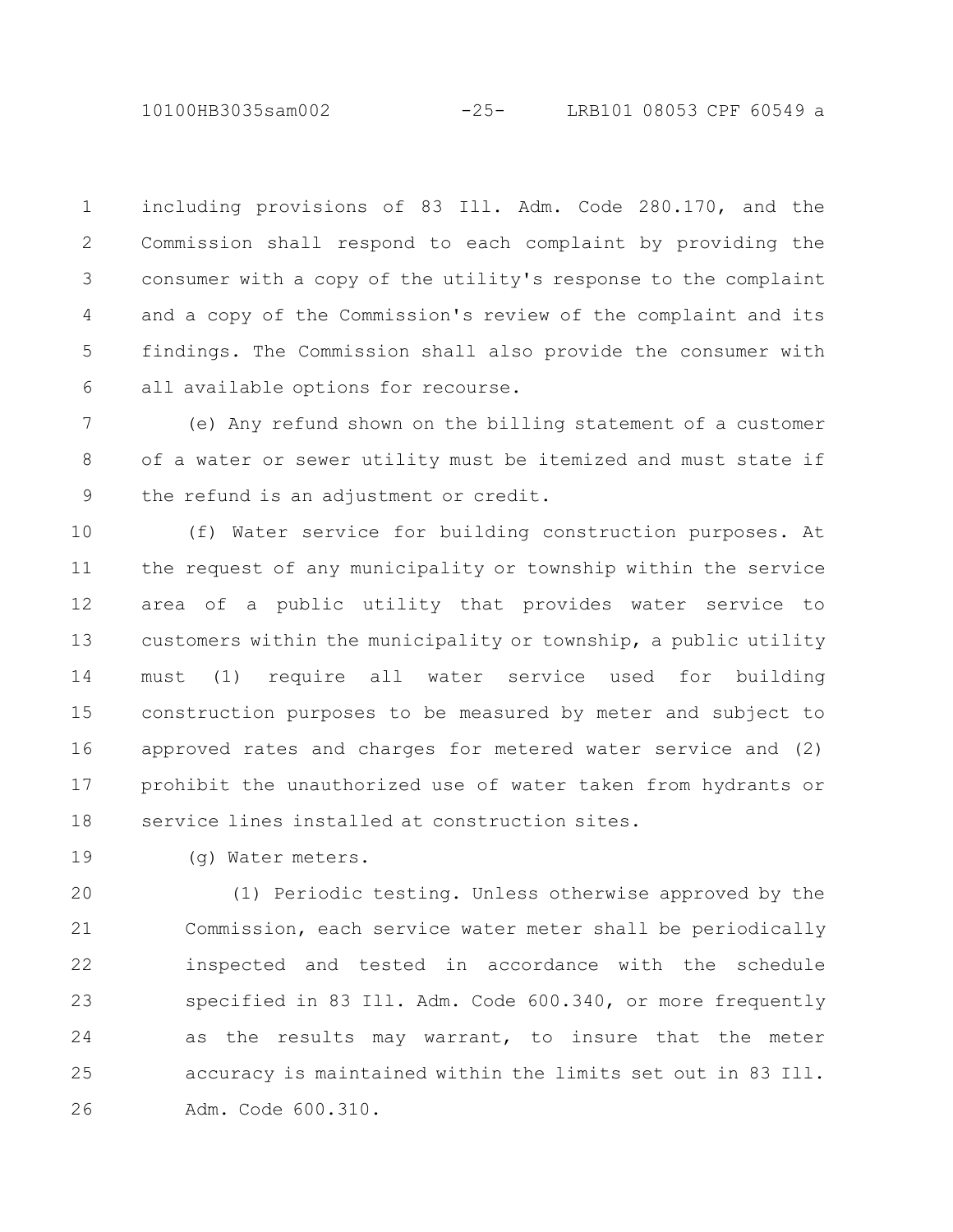1

(2) Meter tests requested by customer.

(A) Each utility furnishing metered water service shall, without charge, test the accuracy of any meter upon request by the customer served by such meter, provided that the meter in question has not been tested by the utility or by the Commission within 2 years previous to such request. The customer or his or her representatives shall have the privilege of witnessing the test at the option of the customer. A written report, giving the results of the test, shall be made to the customer. 2 3 4 5 6 7 8 9 10 11

(B) When a meter that has been in service less than 2 years since its last test is found to be accurate within the limits specified in 83 Ill. Adm. Code 600.310, the customer shall pay a fee to the utility not to exceed the amounts specified in 83 Ill. Adm. Code 600.350(b). Fees for testing meters not included in this Section or so located that the cost will be out of proportion to the fee specified will be determined by the Commission upon receipt of a complete description of the case. 12 13 14 15 16 17 18 19 20 21

(3) Commission referee tests. Upon written application to the Commission by any customer, a test will be made of the customer's meter by a representative of the Commission. For such a test, a fee as provided for in subsection  $(q)(2)$ shall accompany the application. If the meter is found to 22 23 24 25 26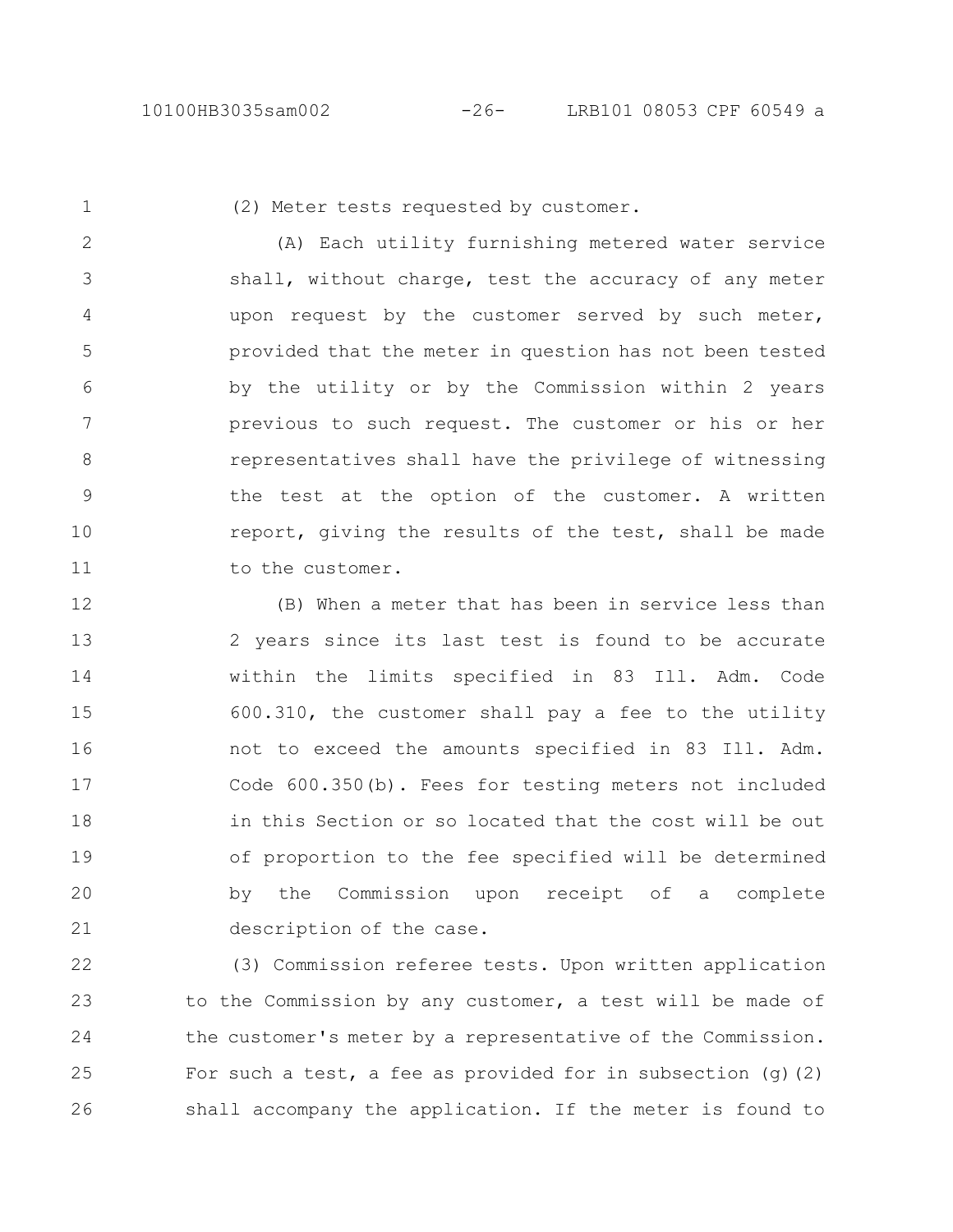10100HB3035sam002 -27- LRB101 08053 CPF 60549 a

be registering more than 1.5% fast on the average when tested as prescribed in 83 Ill. Adm. Code 600.310, the utility shall refund to the customer the amount of the fee. The utility shall in no way disturb the meter after a customer has made an application for a referee test until authority to do so is given by the Commission or the customer in writing. 1 2 3 4 5 6 7

(h) Water and sewer utilities; low usage. Each public utility that provides water and sewer service must establish a unit sewer rate, subject to review by the Commission, that applies only to those customers who use less than 1,000 gallons of water in any billing period. 8 9 10 11 12

(i) Water and sewer utilities; separate meters. Each public utility that provides water and sewer service must offer separate rates for water and sewer service to any commercial or residential customer who uses separate meters to measure each of those services. In order for the separate rate to apply, a combination of meters must be used to measure the amount of water that reaches the sewer system and the amount of water that does not reach the sewer system. 13 14 15 16 17 18 19 20

(j) Each water or sewer public utility must disclose on each billing statement any amount billed that is for service provided prior to the date covered by the billing statement. The disclosure must include the dates for which the prior service is being billed. Each billing statement that includes an amount billed for service provided prior to the date covered 21 22 23 24 25 26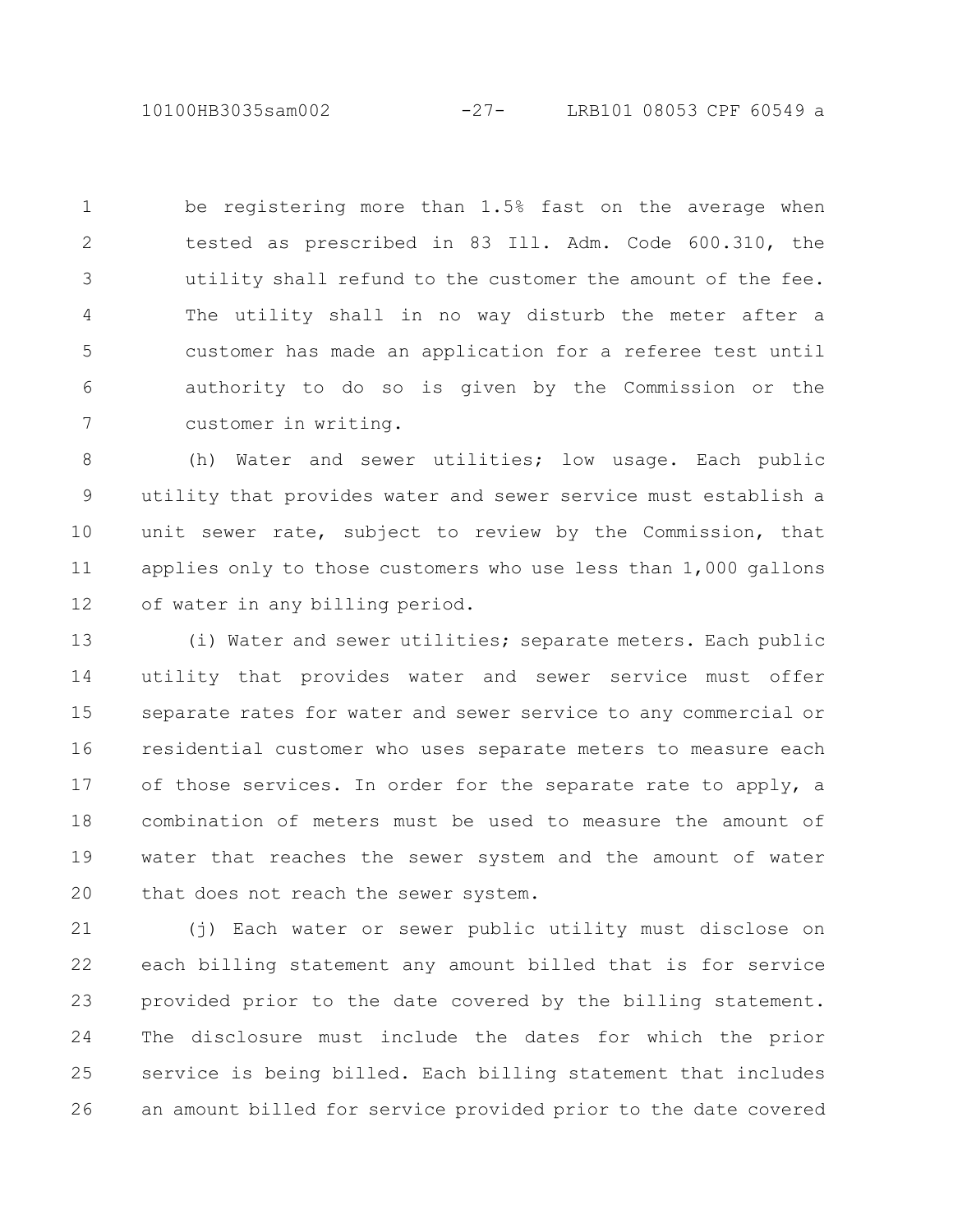by the billing statement must disclose the dates for which that amount is billed and must include a copy of the document created under subsection (a) and a statement of current Commission rules concerning unbilled or misbilled service. 1 2 3 4

(k) When the customer is due a refund resulting from payment of an overcharge, the utility shall credit the customer in the amount of overpayment with interest from the date of overpayment by the customer. The rate for interest shall be at the appropriate rate determined by the Commission under 83 Ill. Adm. Code 280.70. 5 6 7 8 9 10

(l) Water and sewer public utilities; subcontractors. The Commission shall adopt rules for water and sewer public utilities to provide notice to the customers of the proper kind of identification that a subcontractor must present to the customer, to prohibit a subcontractor from soliciting or receiving payment of any kind for any service provided by the water or sewer public utility or the subcontractor, and to establish sanctions for violations. 11 12 13 14 15 16 17 18

(m) Water and sewer public utilities; non-revenue unaccounted-for water. Each By December 31, 2006, each water public utility shall file tariffs with the Commission to establish the maximum percentage of non-revenue unaccounted-for water that would be considered in the determination of any rates or surcharges. The rates or surcharges approved for a water public utility shall not include charges for non-revenue unaccounted for water in 19 20 21 22 23 24 25 26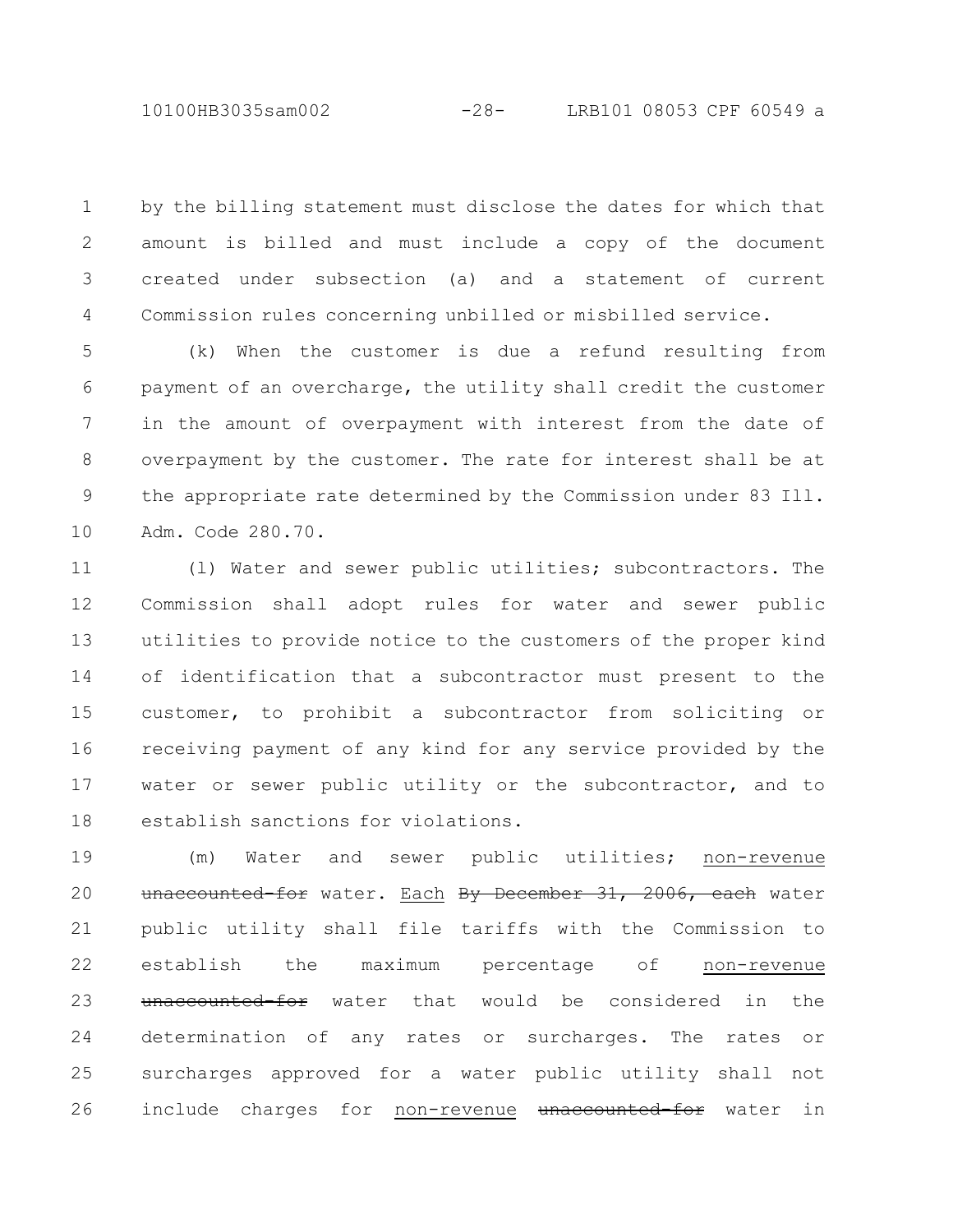excess of this maximum percentage without well-documented support and justification for the Commission to consider in any request to recover charges in excess of the tariffed maximum percentage. 1 2 3 4

(n) Rate increases; public forums. When any public utility providing water or sewer service proposes a general rate increase, in addition to other notice requirements, the water or sewer public utility must notify its customers of their right to request a public forum. A customer or group of customers must make written request to the Commission for a public forum and must also provide written notification of the request to the customer's municipal or, for unincorporated areas, township government. The Commission, at its discretion, may schedule the public forum. If it is determined that public forums are required for multiple municipalities or townships, the Commission shall schedule these public forums, in locations within approximately 45 minutes drive time of the municipalities or townships for which the public forums have been scheduled. The public utility must provide advance notice of 30 days for each public forum to the governing bodies of those units of local government affected by the increase. The day of each public forum shall be selected so as to encourage the greatest public participation. Each public forum will begin at 7:00 p.m. Reports and comments made during or as a result of each public forum must be made available to the hearing officials and reviewed when drafting a recommended or tentative 5 6 7 8 9 10 11 12 13 14 15 16 17 18 19 20 21 22 23 24 25 26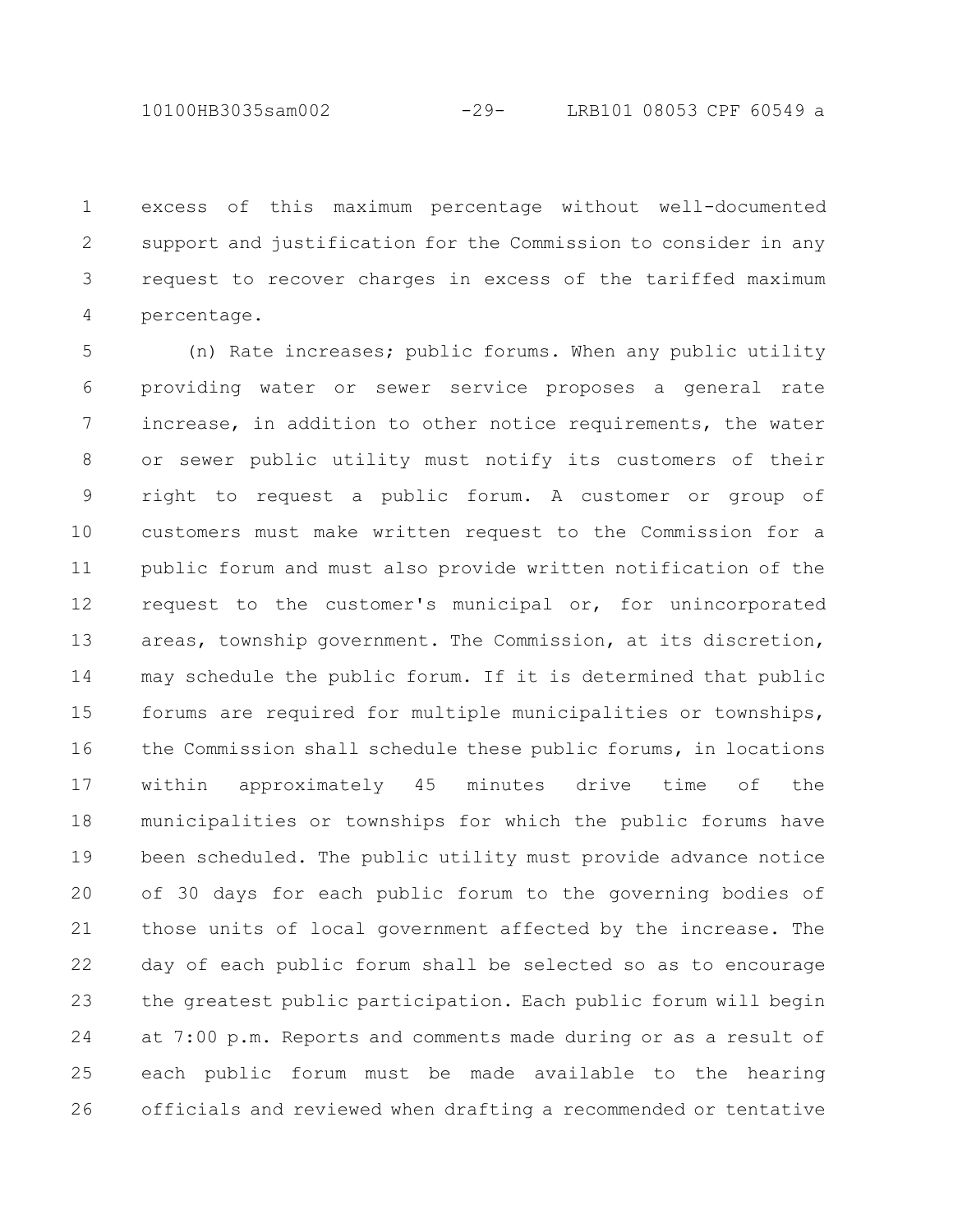decision, finding or order pursuant to Section 10-111 of this Act. (o) The Commission may allow or direct a water utility to establish a customer assistance program that provides financial relief to residential customers who qualify for income-related assistance. A customer assistance program established under this subsection that affects rates and charges for service is not discriminatory for purposes of this Act or any other law regulating rates and charges for service. In considering whether to approve a water utility's proposed customer assistance program, the Commission must determine that a customer assistance program established under this subsection is in the public interest. The Commission shall adopt rules to implement this subsection. These rules shall require customer assistance programs under this subsection to coordinate with utility energy efficiency programs and the Illinois Home Weatherization Assistance Program for the purpose of informing eligible customers of additional resources that may help the customer conserve water. (Source: P.A. 94-950, eff. 6-27-06.) 1 2 3 4 5 6 7 8 9 10 11 12 13 14 15 16 17 18 19 20 21 22

Section 110. The Environmental Protection Act is amended by adding Section 17.12 as follows: 23 24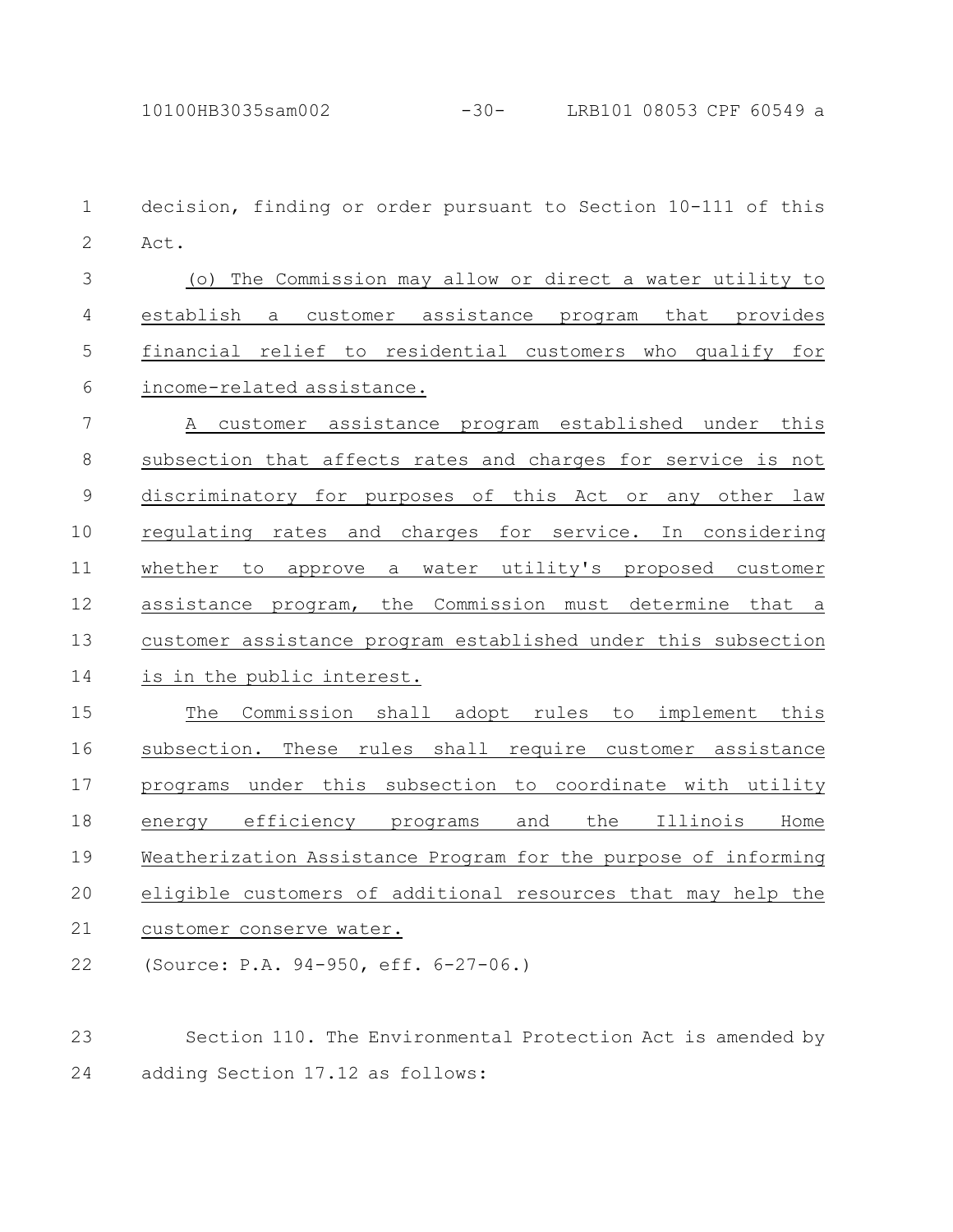| 1            | (415 ILCS 5/17.12 new)                                         |
|--------------|----------------------------------------------------------------|
| $\mathbf{2}$ | Sec. 17.12. Water cost information.                            |
| 3            | (a) An entity subject to the federal Safe Drinking Water       |
| 4            | Act that has over 3,500 meter connections shall provide to the |
| 5            | Agency by December 31, 2022, and again by December 31, 2024,   |
| 6            | the following information as it relates to the cost of         |
| 7            | providing water service:                                       |
| 8            | (1) All revenue recovered from water bills or any other        |
| 9            | revenue used for water service from the preceding year.        |
| 10           | (2) Total operating expenses, including both principal         |
| 11           | and interest debt service payments.                            |
| 12           | (3) The percentage of the revenue recovered from water         |
| 13           | bills used or allocated for water capital infrastructure       |
| 14           | investment.                                                    |
| 15           | A narrative description of the capital<br>(4)                  |
| 16           | infrastructure investment made based on the information        |
| 17           | provided under paragraph (3).                                  |
| 18           | (b) The Agency shall publish the information provided under    |
| 19           | subsection (a) on the Agency's website.                        |
| 20           | The Agency may adopt rules setting forth the general<br>(C)    |
| 21           | requirements for submittal of the information provided under   |
| 22           | subsection (a).                                                |
| 23           | (d) This Section is repealed on January 1, 2025.               |
|              |                                                                |
| 24           | (415 ILCS 5/17.11 rep.)                                        |
|              |                                                                |

25 Section 200. The Environmental Protection Act is amended by